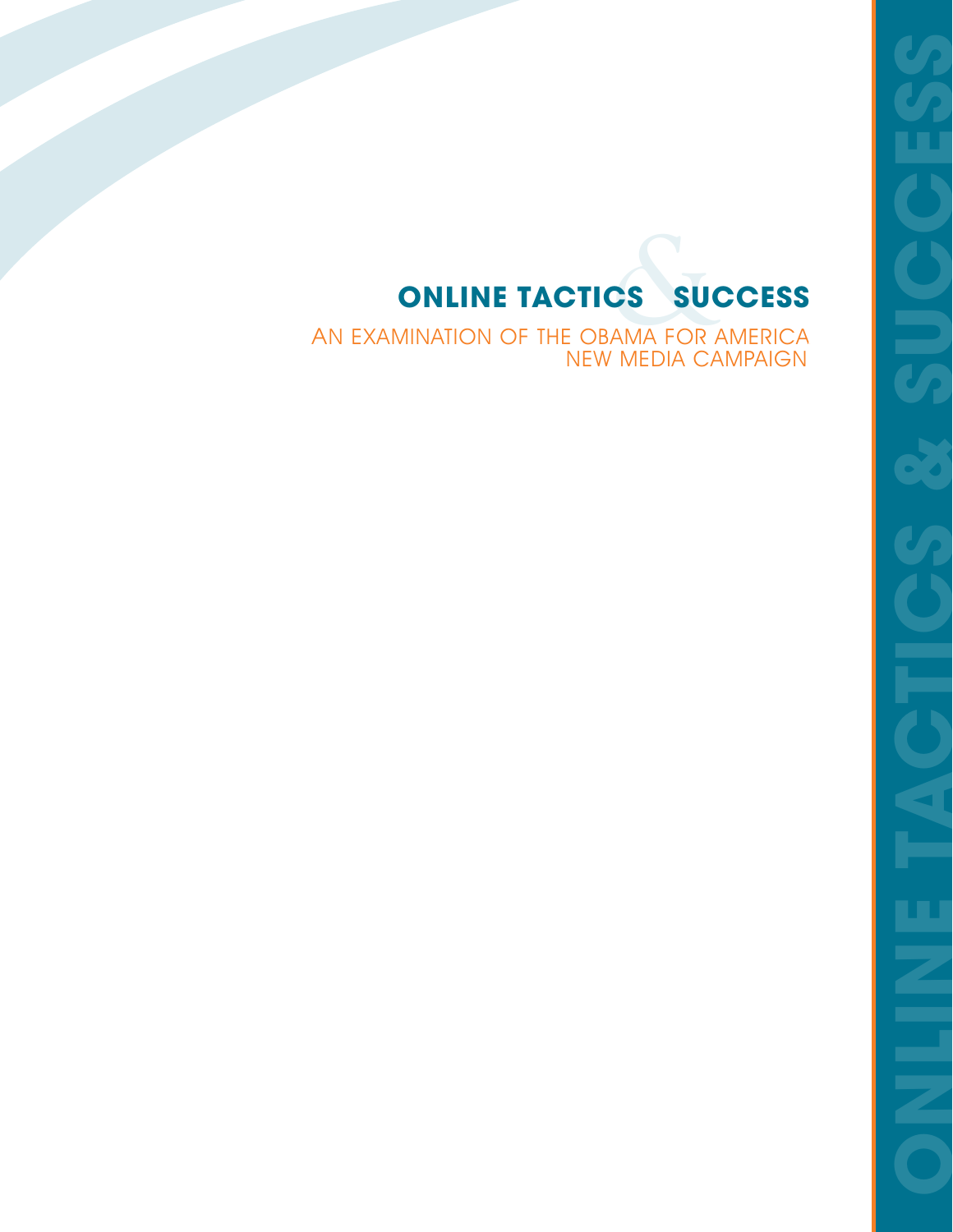# About This Report

The following report was prepared by Sarah DiJulio, Executive Vice President,<br>and Andrea Wood, Senior Consultant, of M+R Strategic Services (M+R) for the Wilburforce and Brainerd Foundations. The report documents the results of M+R's quantitative and qualitative analysis of the Obama for America's New Media Campaign. The goal was to attempt to understand which strategies and tactics drove a true return on investment for the campaign and which did not, and how the winning strategies can be replicated by nonprofit advocacy organizations.

**Wilburforce Foundation** – www.wilburforce.org

**The Brainerd Foundation** – www.brainerd.org

**M+R Strategic Services** – www.mrss.com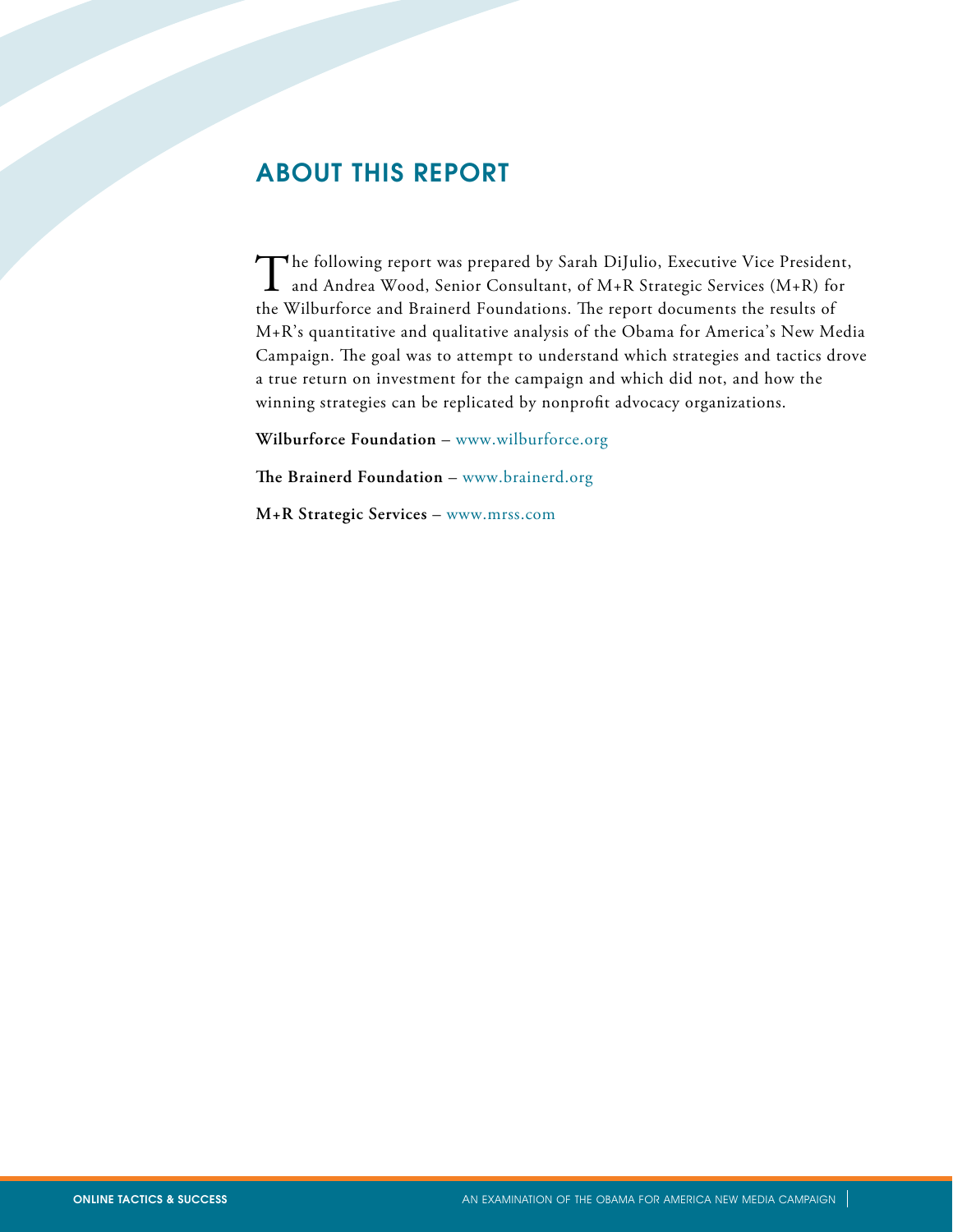# Table of Contents

| Introduction 1                                                               |  |
|------------------------------------------------------------------------------|--|
|                                                                              |  |
| In-Depth Assessment Findings <b>Construction Construction Construction</b> 7 |  |
| A. Building a New Media Team <b>Example 2018</b> 7                           |  |
|                                                                              |  |
|                                                                              |  |
| D. Campaign Integration <b>Manual Excession</b> 28                           |  |
|                                                                              |  |
|                                                                              |  |
| G. My Barack Obama 36                                                        |  |
| H. Mobile Text Messaging 28                                                  |  |
| Conclusion 40                                                                |  |
|                                                                              |  |
|                                                                              |  |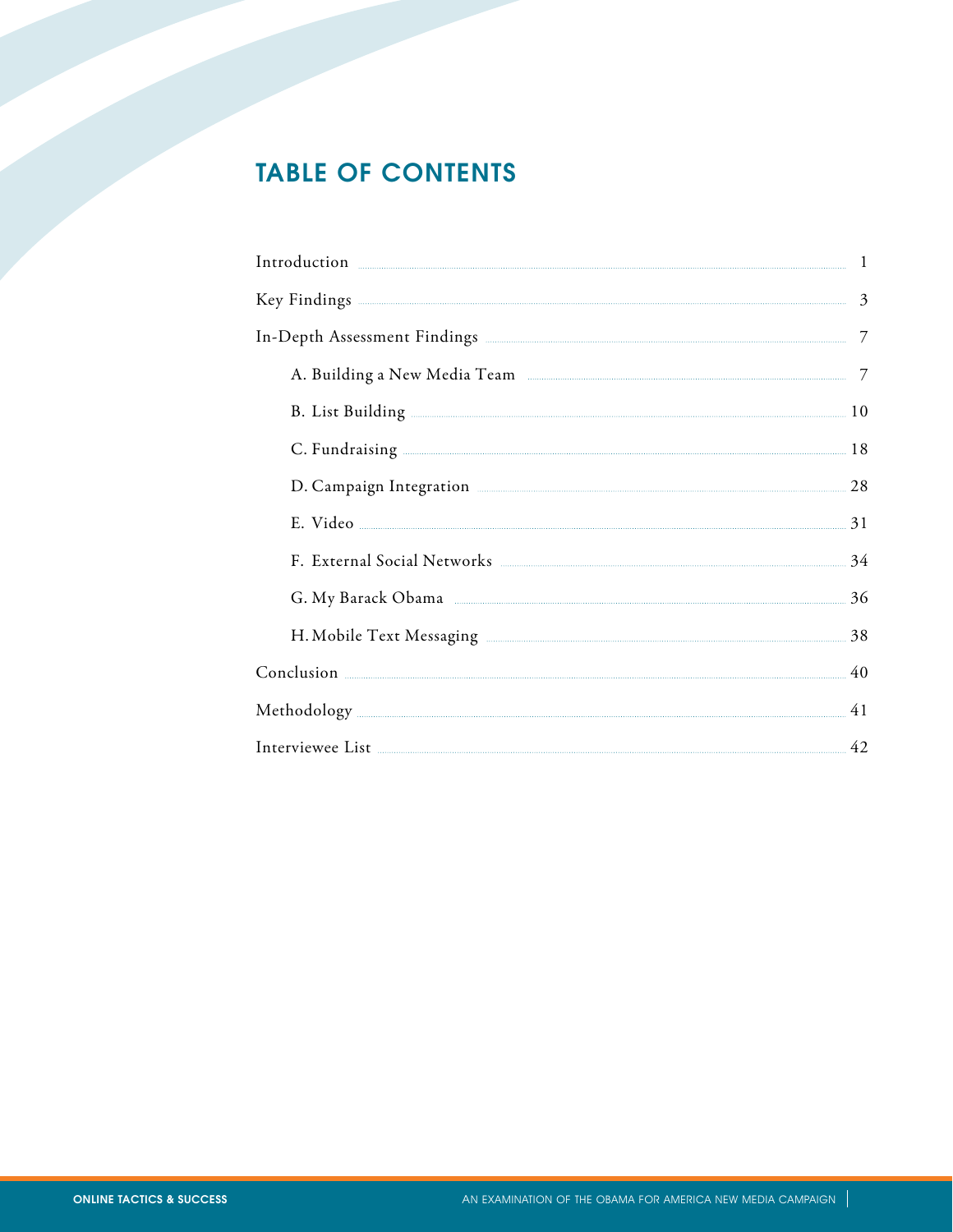## **INTRODUCTION**

# "Propelled by Internet, Barack Obama Wins Presidency."<sup>1</sup>

...

*– Wired, November 4, 2008* ...

# "How Obama's Internet Campaign Changed Politics."2

...

*– The New York Times, Bits blog, November 7, 2008*  ...

...

# "How the Internet helped propel Barack Obama to the White House."3

*– The Daily Telegraph (UK), November 5, 2008* ...

The headlines seem to tell the story. The groundbreaking new media program  $\perp$  run by the Obama for America (OFA) campaign was truly impressive, resulting in an email list of 13 million individuals, five million friends on various social networks and half a *billion* dollars raised.4

While the Internet was almost certainly a major factor in Obama's victory, the hype can sometimes obscure the real story. Many of the new approaches tried by the campaign created buzz and visibility but offered no measurable results in terms of return on investment for OFA. The five million friends on various social networks, for example, were useful for branding and visibility, but they offered little realworld results in terms of funds raised or volunteers recruited.

Similarly, the My.BarackObama.com toolset allowed supporters to self-organize into affinity groups, raise money from friends and make phone calls from home.

2 Miller, Claire Cain. "How Obama's Internet Campaign Changed Politics." [Weblog entry.] Bits. The New York Times 7 Nov. 2008. <http://bits.blogs.nytimes.com/2008/11/07/how-obamas-internet-campaign-changed-politics/>

<sup>1</sup> Stirland, Sarah Lai. "Propelled by the Internet, Barack Obama Wins Presidency." Wired Nov. 4, 2008.

<sup>&</sup>lt;sup>3</sup> Rayner, Gordon. "How the internet helped propel Barack Obama to the White House." The Daily Telegraph 5 Nov. 2008.

<sup>4</sup> Vargas, Jose Antonio. "Obama Raised Half a Billion Online." [Weblog entry.] The Clickocracy. The Washington Post 20 Nov.

<sup>2008. &</sup>lt;http://voices.washingtonpost.com/44/2008/11/20/obama\_raised\_half\_a\_billion\_on.html>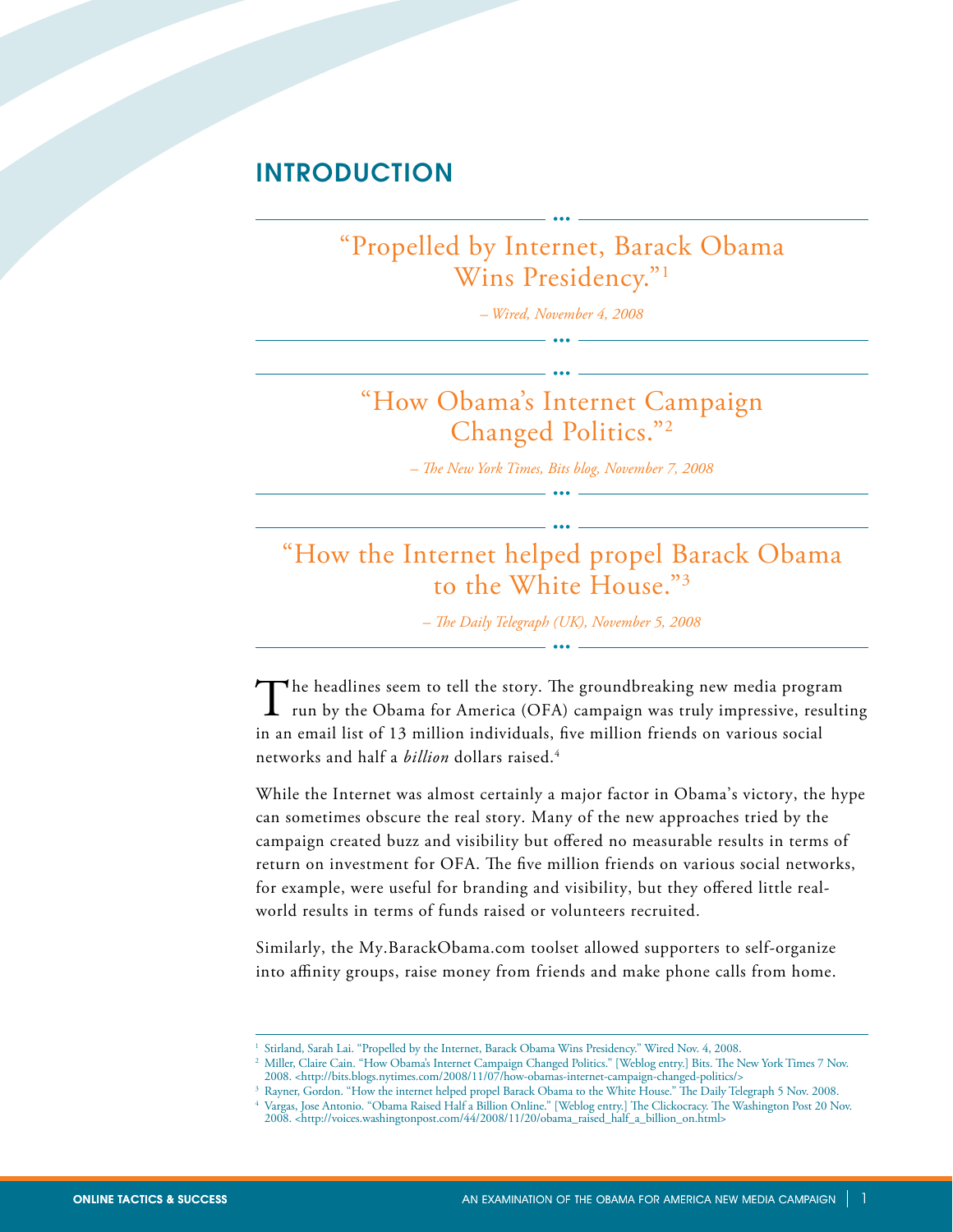However, it generated only a tiny fraction of the total funds raised, volunteers recruited and GOTV calls made on behalf of the campaign.

It is important to note that many campaign insiders cite Obama's field program as the workhorse that won the election. David Plouffe, Campaign Manager, restated the value of the grassroots field program: "There's nothing more valuable than a human being talking to a human being. Nothing."5

The field team placed 4,000 paid local organizers on the ground, and while the new media program was tremendously valuable to the field program in identifying and recruiting volunteers, there was *no true integration* between the programs after a new volunteer was recruited and then handed off to the field team.

With these caveats in mind, there are many lessons that nonprofits can learn from the OFA new media program – both what to do, and, in some cases, what not to do.

The following report describes the findings from our assessment and outlines "takeaways" that we believe nonprofits can apply to their own programs and campaigns.

The goal of this report is to:

- Understand what worked and what didn't in Obama's new media program.
- Understand what preconditions existed that allowed this campaign to be successful, and which of those can be replicated.
- Identify best practices from the campaign that may be applicable to a wide range of nonprofits.

As you read this report, please keep in mind that the desired outcomes of a political campaign are different than those of a nonprofit. Fundamentally, the Obama campaign wanted to raise money, change voter opinion and turn out voters to the polls. Nonprofits have a range of objectives, from influencing public policy to recruiting volunteers. Although the lessons from the campaign can be applied in a nonprofit context, changes in strategy will be necessary to reflect your particular goals.

<sup>5</sup> Lloyd, Jeromy. "Inspired in Cannes." Marketing Magazine 25 June 2009.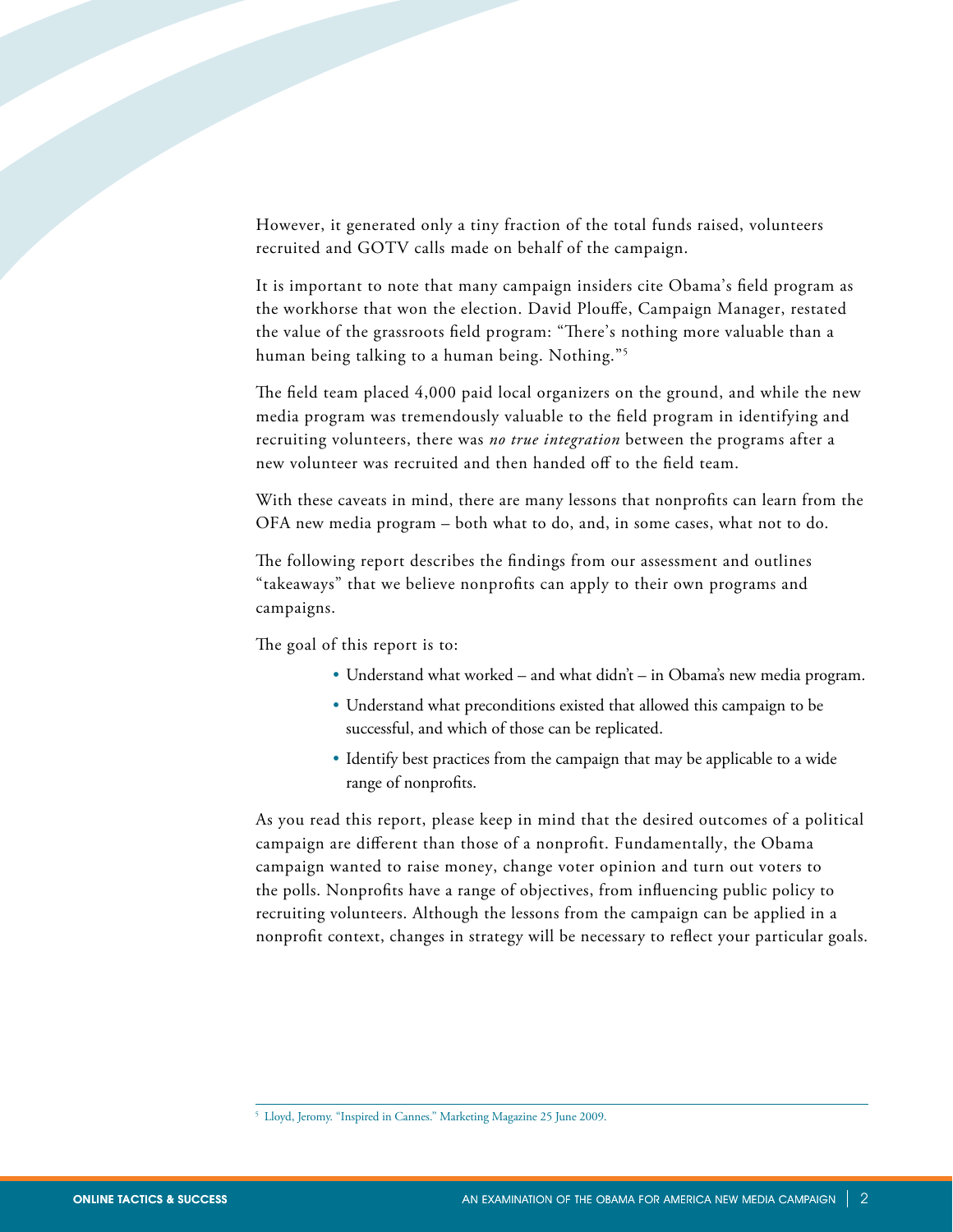# Key Findings

The worst news for nonprofits? One significant factor contributing to the success of the OFA campaign was something that cannot be replicated: Barack Obama, and this incredible moment in history. This unique candidate and the opportunity to elect him to the U.S. presidency created an electorate and volunteer base that was incredibly motivated. The energy and enthusiasm of Obama supporters was unprecedented in modern elections, and is unlikely to be replicated by any individual nonprofit or issue movement. According to Andrew Bleeker, Director of Internet Advertising, "the bigger Barack Obama's head was, the better our ads did."

**The best news for nonprofits?** The most successful new media strategies for the campaign were all things that can – and should – be replicated by nonprofit organizations. Build an email list. Send high-quality, engaging emails to those constituents. Make them a part of the story. Run a program that is data-driven, and use analytics to improve that program. Use authentic organizational content – video, text and images – to tell a compelling story. Use email and phone calls to ask online volunteers to participate in offline programs.

Fundamentally, the most successful elements of OFA's new media program were not new. OFA's new media team simply executed the same core strategies that many nonprofits have used for years – **but they did so** *flawlessly.* 

# "The real drivers were old school. They were email. And they were web." 6

...

*– David Plouffe, Campaign Manager* ...

So what made the new media effort so successful? M+R identified seven central factors that wove through every element of the new media program, and frequently through other elements of the campaign as well:

<sup>6</sup> "David Plouffe/DDB Seminar." June 2009. Online video clip. Cannes Lions International Advertising Festival <http://www. canneslions.com/lions/lightbox.cfm?media\_id=770z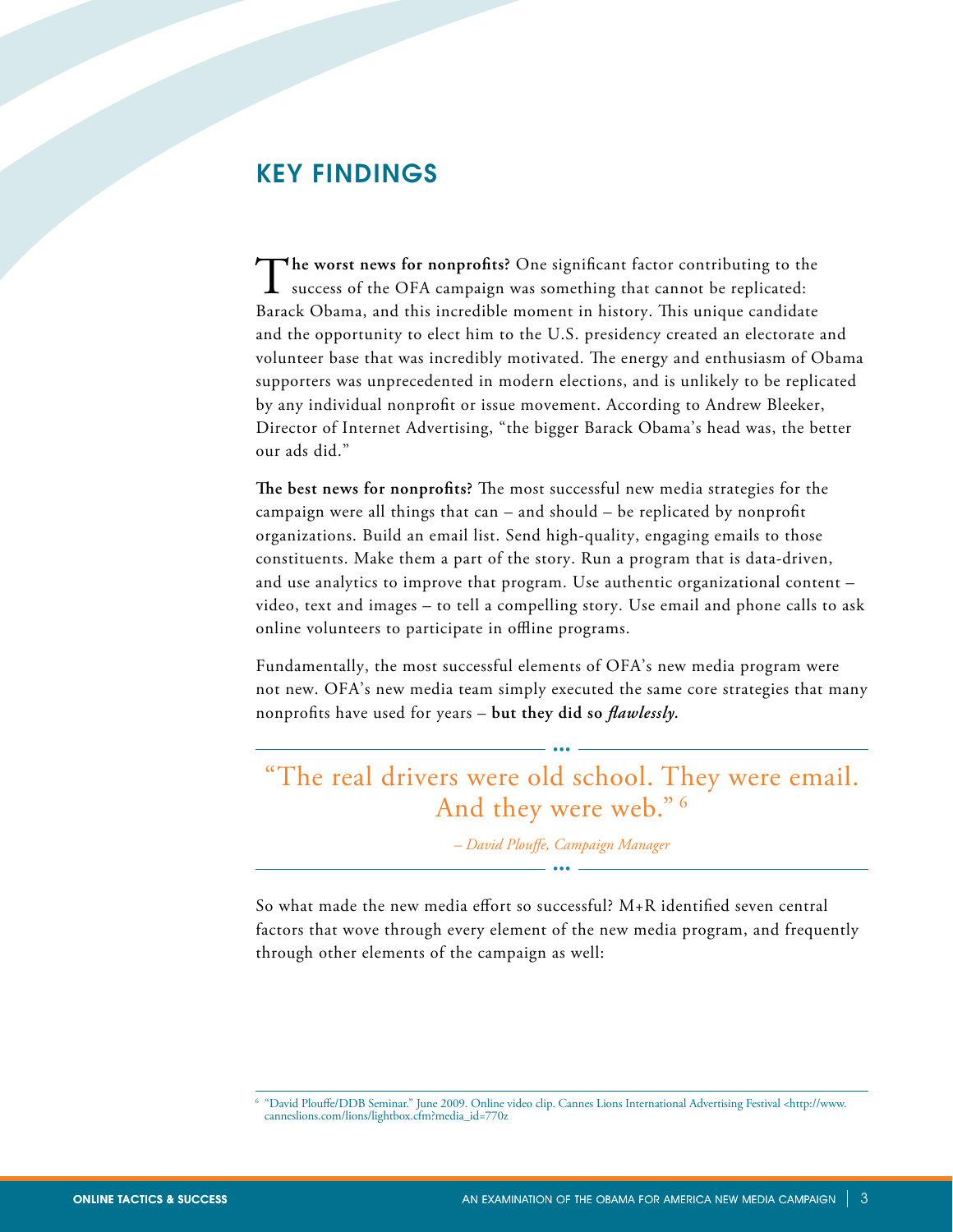### 1. Discipline

The discipline to develop best practices and stick to them is what often separates a mediocre online program from a truly great one. This includes the discipline required to ONLY send content that you know your supporters will value, instead of sending out the press release from your communications department. It also includes the discipline to adhere to a consistent brand, including look and feel, and message narrative. It means, in short, the discipline to *stay ON message*. OFA executed every aspect of its new media program – and the entire campaign – with impeccable discipline.

David Plouffe, Campaign Manager, described this philosophy as "a belief in alignment. What does that mean?… It meant that you had to be firing off all cylinders… On a day when Barack Obama was in, let's say, Toledo, Ohio … if his speech that day was about energy… we'd make sure our volunteers that day were talking to the voters in Toledo about energy and that we had advertising on that focused on energy and that our Internet advertising in that market was focused on energy. Because if Barack Obama's talking about energy, but … our volunteer knocked on someone's door and talked about health care and the TV ad is about tax cuts and the website's about Iraq, people are going to wonder 'What's going on here?'… That alignment is really hard, though. We had to step back every day and make sure: Are we in alignment?"7

### 2. The Right People

David Plouffe, Campaign Manager, made new media a priority from the beginning. This commitment began with Plouffe's early staffing and campaign infrastructure decisions. Rather than housing the new media team within the communications or finance divisions, Plouffe created new media as a standalone department within the campaign. This meant that Joe Rospars, the head of the new media team, reported directly to David Plouffe, elevating new media to the same level as communications, field or finance.

The Obama campaign eventually built an 81-person new media team, and with volunteers included, the team numbered nearly 170 people by the end of the campaign. Not only was this a big staff, but many of the most talented people in their individual professions were on the new media team. For example, the video lead left CNN to work on the campaign. The graphic designers had worked on Madison Avenue. They worked elbow-to-elbow with former Google employees. And the new media staff roster included one of the founders of Facebook.

<sup>7</sup> "David Plouffe/DDB Seminar." June 2009. Online video clip. Cannes Lions International Advertising Festival <http://www. canneslions.com/lions/lightbox.cfm?media\_id=770>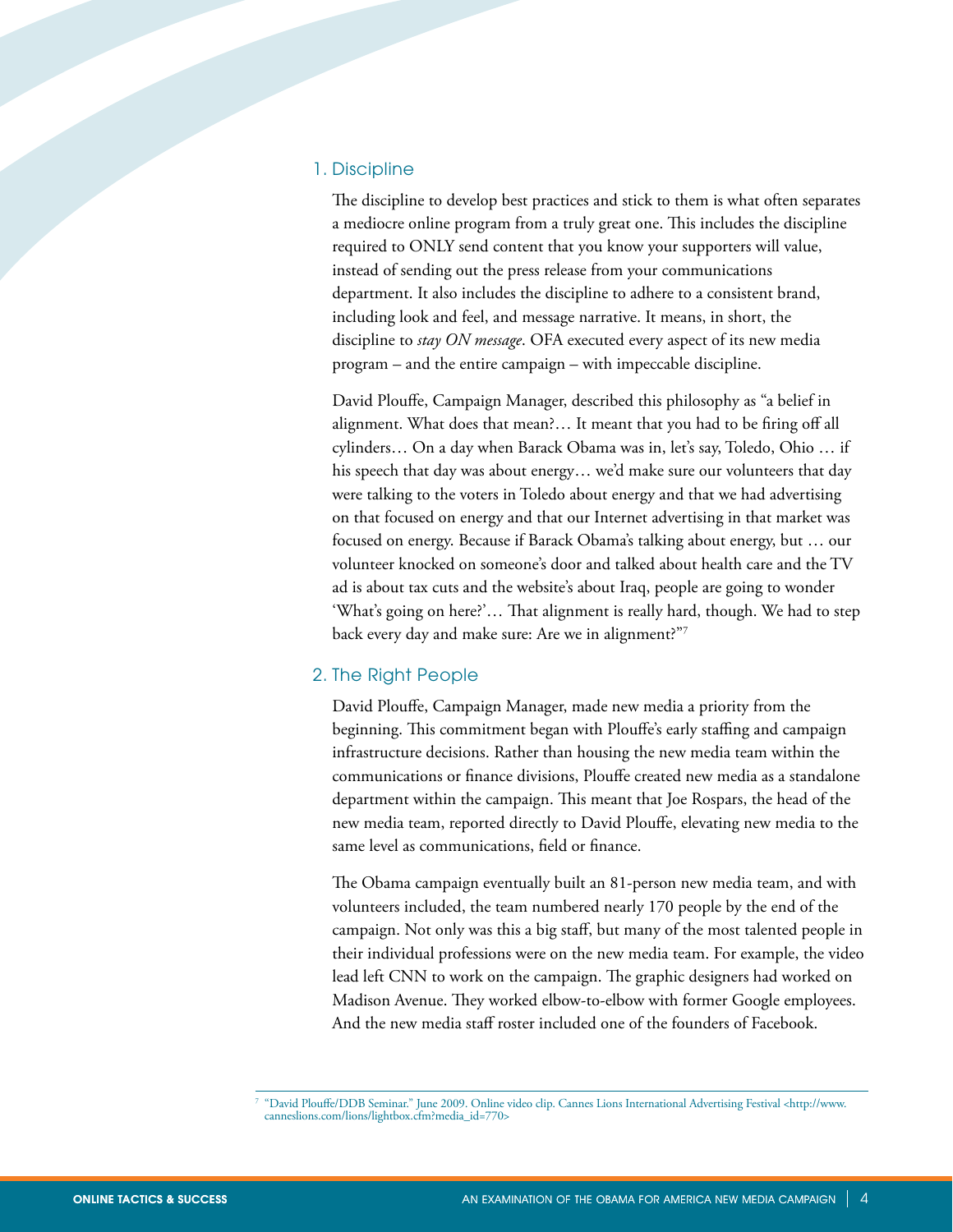### 3. Spotlight on Supporters

The campaign made a concerted and deliberate effort to keep the spotlight on the people who supported Obama, and not just on the candidate. One of the single most successful fundraisers for the campaign was an email sent after Sarah Palin's speech in which she derided "community organizers." This statement struck a nerve. The campaign immediately sent an email to capitalize on the perceived insult, which many of Obama's supporters took very personally. The email, sent hours after the speech aired, raised \$11 million dollars in a single day.8 (See page 22 for a copy of the actual email.)

Not only were supporters a core part of the campaign story at every level – including in the national media – but the campaign also created tools and forums that encouraged two-way communications and invited people 'in' to the campaign. However, these tools were not necessarily as critical as the story *about* the tools, which was really a story of how supporters became the center of the campaign. In July 2008 a *New York Times* reporter wrote, "The campaign's new media strategy, inspired by popular social networks like MySpace and Facebook, has revolutionized the use of the Web as a political tool."9

### 4. Nimbleness

Being able to react quickly to breaking events was critical to the new media program's success. Again, this can be seen in the campaign's response to Palin's "community organizer" comment. The campaign was able to turn on a dime and launch a fundraising email within hours of Palin's speech. In addition, the campaign used video as a rapid response tool. Instead of taking days or months to produce videos, the campaign would at times have a new video out within a few hours (or less) of an important speech or media moment. This frequently meant that instead of reacting to the news cycle, the new media team was actually scooping traditional media by getting their content up on the web faster than traditional media outlets could report on the story.

### 5. Authenticity

In the nonprofit sphere, email copy seems to see-saw between wonky and dumbed-down. But OFA managed to do something unique – share real, inside campaign information with its supporters, while making that information accessible and meaningful. For example, the campaign published a seven-minute video of David Plouffe on YouTube, detailing the campaign's electoral vote strategy – filled with wonky, insider information.<sup>10</sup>

<sup>8</sup> MarketingProfs LLC. The Obama Playbook: How Digital Marketing & Social Media Won the Election. 2009.

<sup>9</sup> Stelter, Brian. "The Facebooker who friended Obama." The New York Times 7 July 2008.

<sup>&</sup>lt;sup>10</sup> David Plouffe on Our Strategy [Video]. June 27, 2008. <http://www.youtube.com/watch?v=a6bp0B61rNk>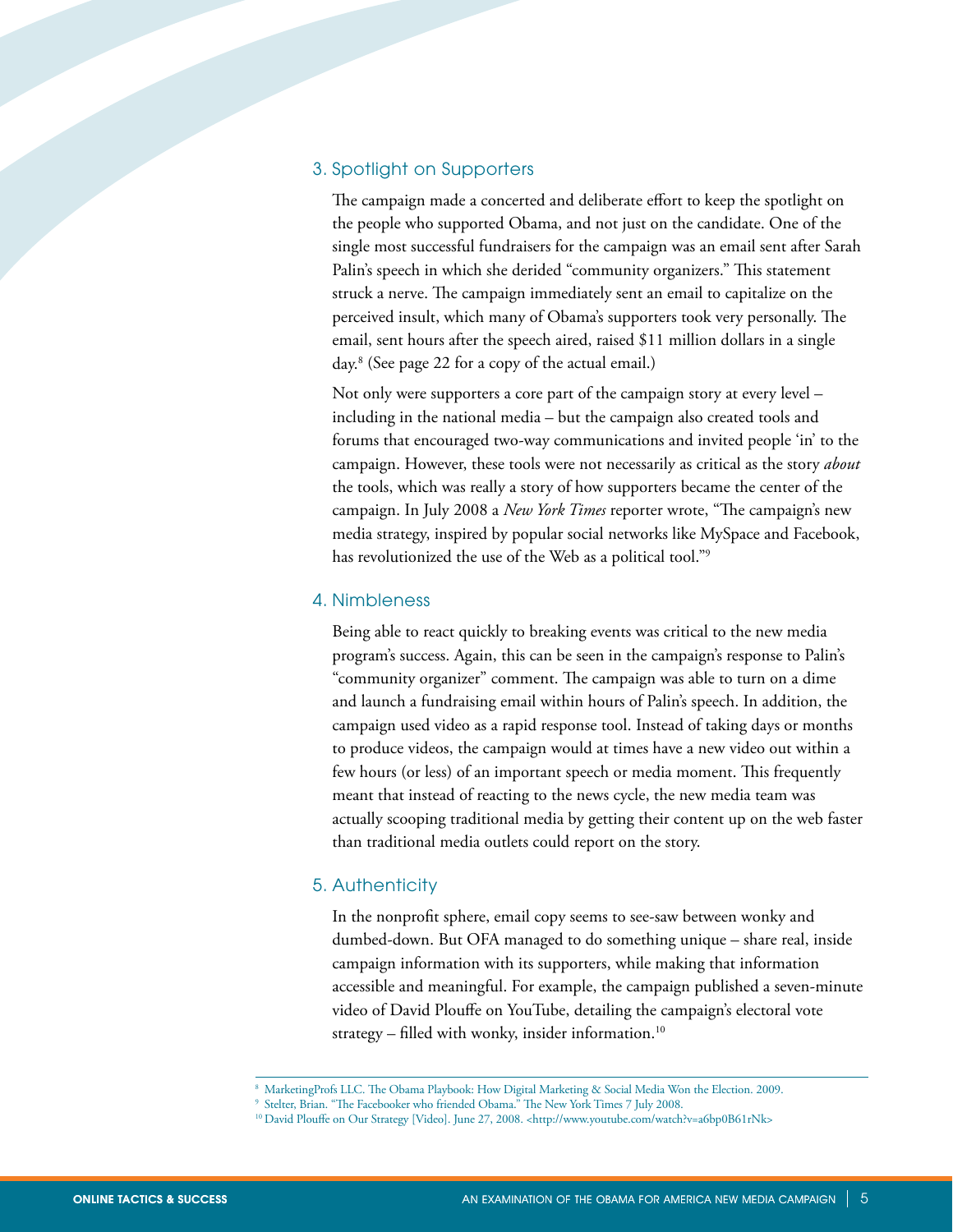David Plouffe later described the strategy: "'We talked to people like they were adults,' he said. 'Nothing is more important than authenticity. People have very sensitive bullshit-o-meters."<sup>11</sup>

### 6. Content Matters

From top-notch emails, to 1,800 videos, to amazing graphic design, the new media team demonstrated a serious and intensive focus on content. The campaign deliberately built profiles of specific online personas (David Plouffe, Jon Carson, Barack Obama, etc.), giving them each a unique voice.

Scott Goodstein, the campaign's External Online Director, described how good content trumped all of the individual new media tactics: "Tools are a frying pan. If the ingredients (the content) aren't tasty, you're still going to have a horrible dinner."

### 7. Data-Driven Culture

More so than any campaign in history, OFA was a data-driven operation. This was profoundly true for the new media program. By the general election, they had a six-person analytics team and they had tested and measured every aspect of the online program, including messengers, messages, layout, design, video, voice, segmentation, and other tactics. Entire projects were scrapped because the data showed they weren't effective; resources were then directed to higher-performing strategies.

According to Stephen Geer, Director of Email and Online Fundraising, "Hilary's strength and endurance as a candidate lengthened the primary process and engaged voters in all 50 states in an unprecedented way. From January to June of 2007, our team had to compete in a real contest with real results nearly every week – and sometimes several contests on the same day. That process was the ultimate petri-dish for online tactics, it allowed us to test and re-test every aspect of our program."

One other point, which is small, but important: A number of articles have noted the importance of youth in helping to elect Obama. While it may be true that young people represent a critical voting block, the volunteers and donors that formed the engine of the campaign were, according to a number of staffers, middle-aged or older. Even on the campaign's own social network, My.BarackObama.com, the primary user was not youth.

<sup>11</sup> Sweney, Mark. "Barack Obama won using 'old school' technology, says his campaign manager." The Guardian 25 June 2009 <http://www.guardian.co.uk/media/2009/jun/25/barack-obama-david-plouffe>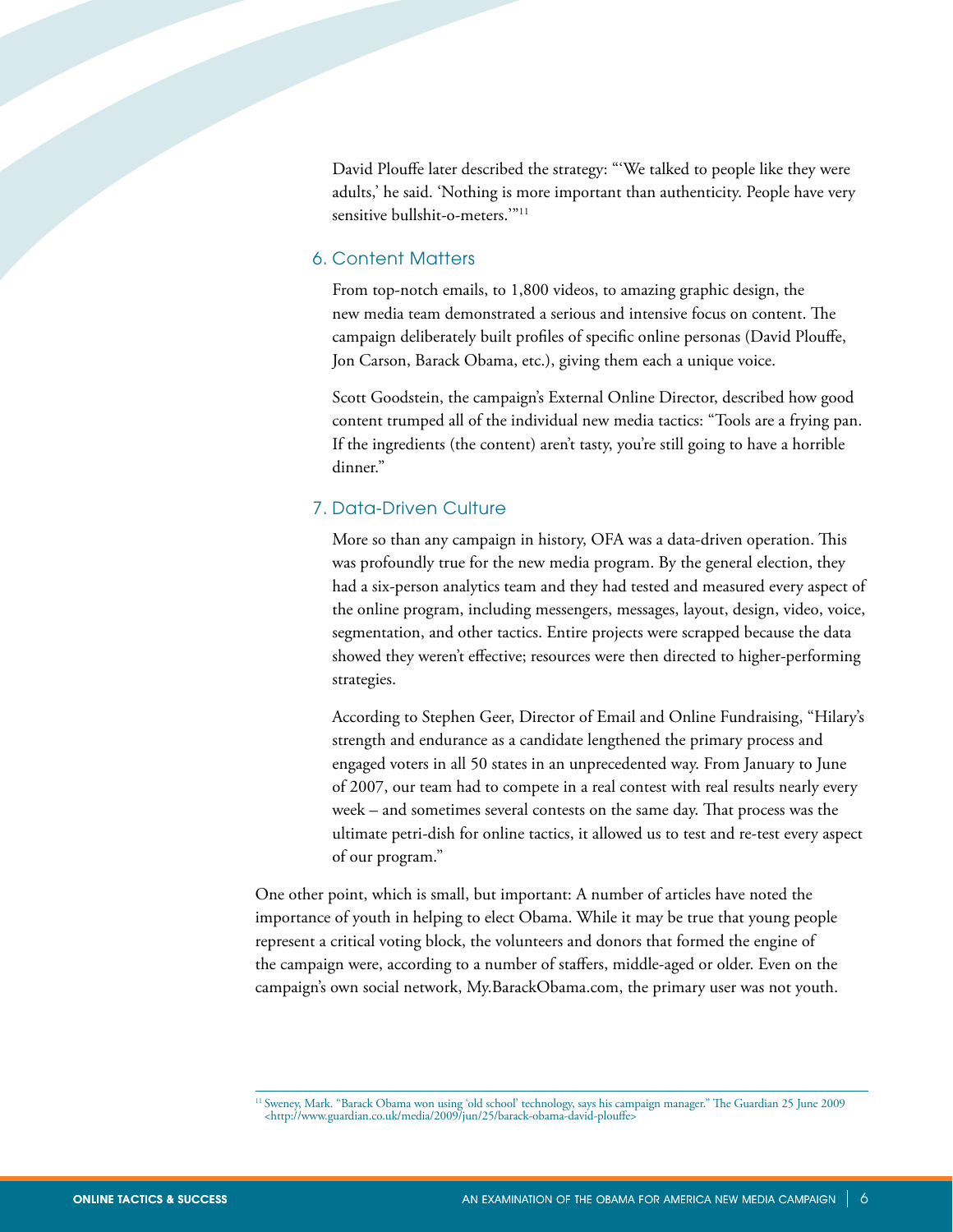# In-Depth Assessment Findings

### *A. Building a New Media Team*

The Obama for America campaign invested millions in its new media program.<br>The new media team itself was huge, with 81 paid staff at the height of the general election season (170 including volunteers).

The campaign also invested in professionals – filmmakers, online writers, data analysts, and so on. The team was stacked with talented people at the very top of their game, many of whom left high-profile careers at places like CNN and Google to come to Chicago and work with OFA.

Dan Siroker's story is a good example. After hearing Obama speak at Google, Dan took a hiatus from his job as Product Manager at Google and moved to Chicago, where he slept on a friend's floor while serving as Analytics Lead for the campaign. It was clear from M+R's interviews that the opportunity to work on the campaign was a powerful draw — Obama was a once-in-a-lifetime candidate who espoused the power and promise of the Web.

The campaign's recognition of the value of online organizing led to a critical administrative decision: making the new media team as much of a priority as other campaign divisions, including field, communications, policy, finance, and operations. That meant that the director of new media was a peer to the director of communications, the field director, and so on. New media staff members were not housed in the IT or the communications division. This was an intentional decision from the outset that proved to be important.

Michael Slaby, who was the Deputy Director of New Media and the Chief Technology Officer for the campaign, emphasized the importance of having the new media director be a peer to the other program directors and not a subordinate to one of them. Multiple campaign staff mentioned that the new media team maintained tight control over all elements of the online program.

The organizational chart for the campaign looked like this:

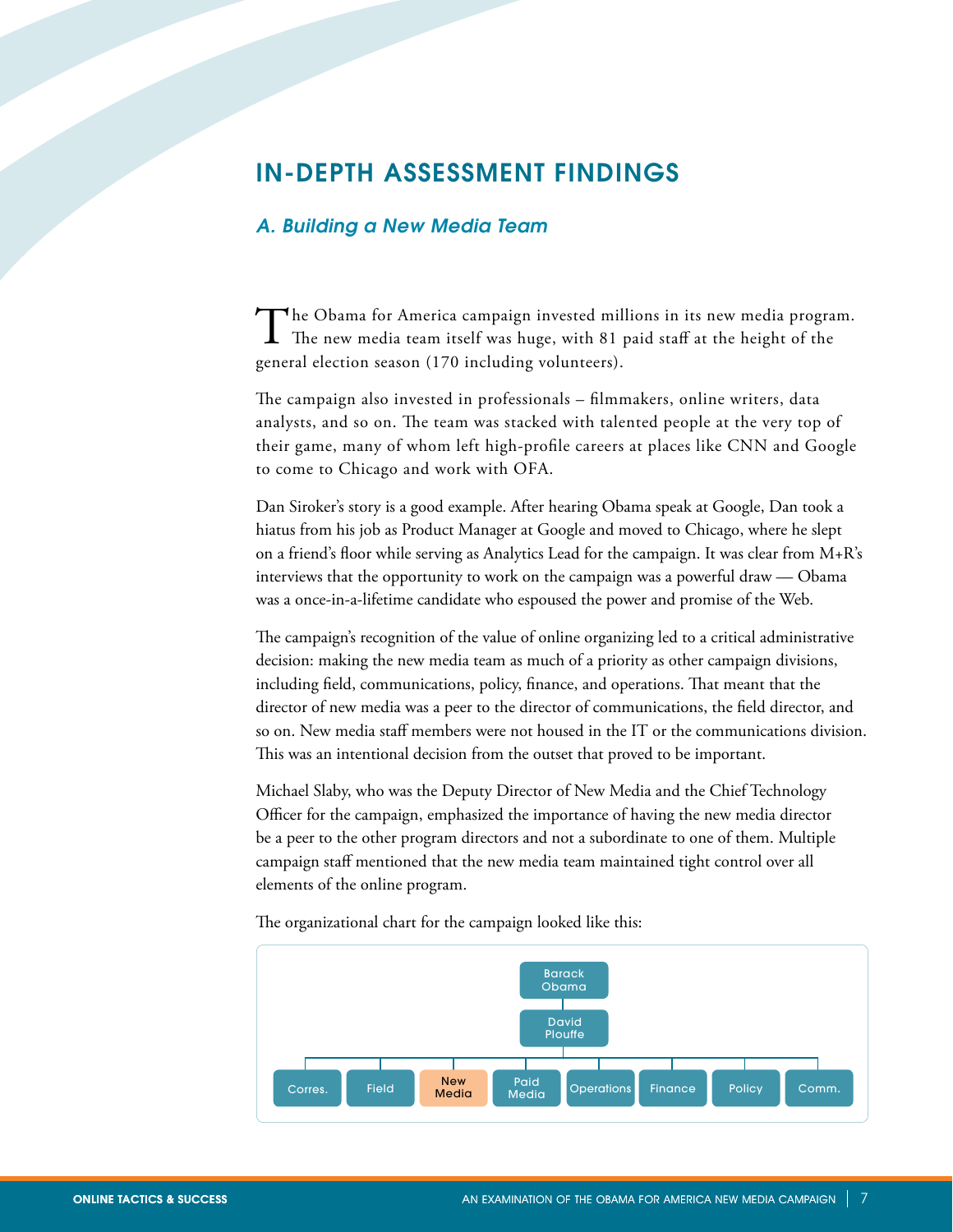This level of independence was critical to OFA for two important reasons:

• **Status within the Campaign.** Equal status meant respect. "New media is sometimes treated like the IT department, instead of a tool for making a very special connection with people," said Kate Albright-Hanna, Director of Video. There was no question across all divisions that new media had an important and unique role to play in the campaign.

This structure allowed the new media professionals to make critical decisions that a traditional communications or finance director may not have been as likely to advocate for. In our interviews, both the highly successful Dinner with Barack email series and the decision to announce the VP pick via mobile text were cited as examples of things that would have been less likely to happen without this structure in place.

**• Rapid Response.** Equal status allowed the new media team to work independently and rapidly move an idea up the chain of command for final approval. Emails were reviewed, approved and sent in a matter of hours to capitalize on a highly charged moment before it slipped away.

### Nonprofit Takeaways

The reality for most nonprofits is that the planets may never align like they did for OFA during the 2008 presidential campaign. However, by studying how the campaign built, managed and nurtured a talented and productive team of professionals, nonprofits can set themselves up for exceptional results, too.

- **Give new media the independence it deserves.** Often at nonprofits, new media staffers are lumped in with the technology staff or traditional communications staff. Give your online organizers a status that befits their important role. Make sure they have the independence to get their work done quickly, without a glut of heavy-handed oversight.
- **Hire professionals.** Building a high-performing and nimble team of online organizers takes careful effort. Chief Technology Officer Michael Slaby had this piece of advice: "You need more new media people than you think you do, and they are worth more than you think they are."

*(continued on next page)*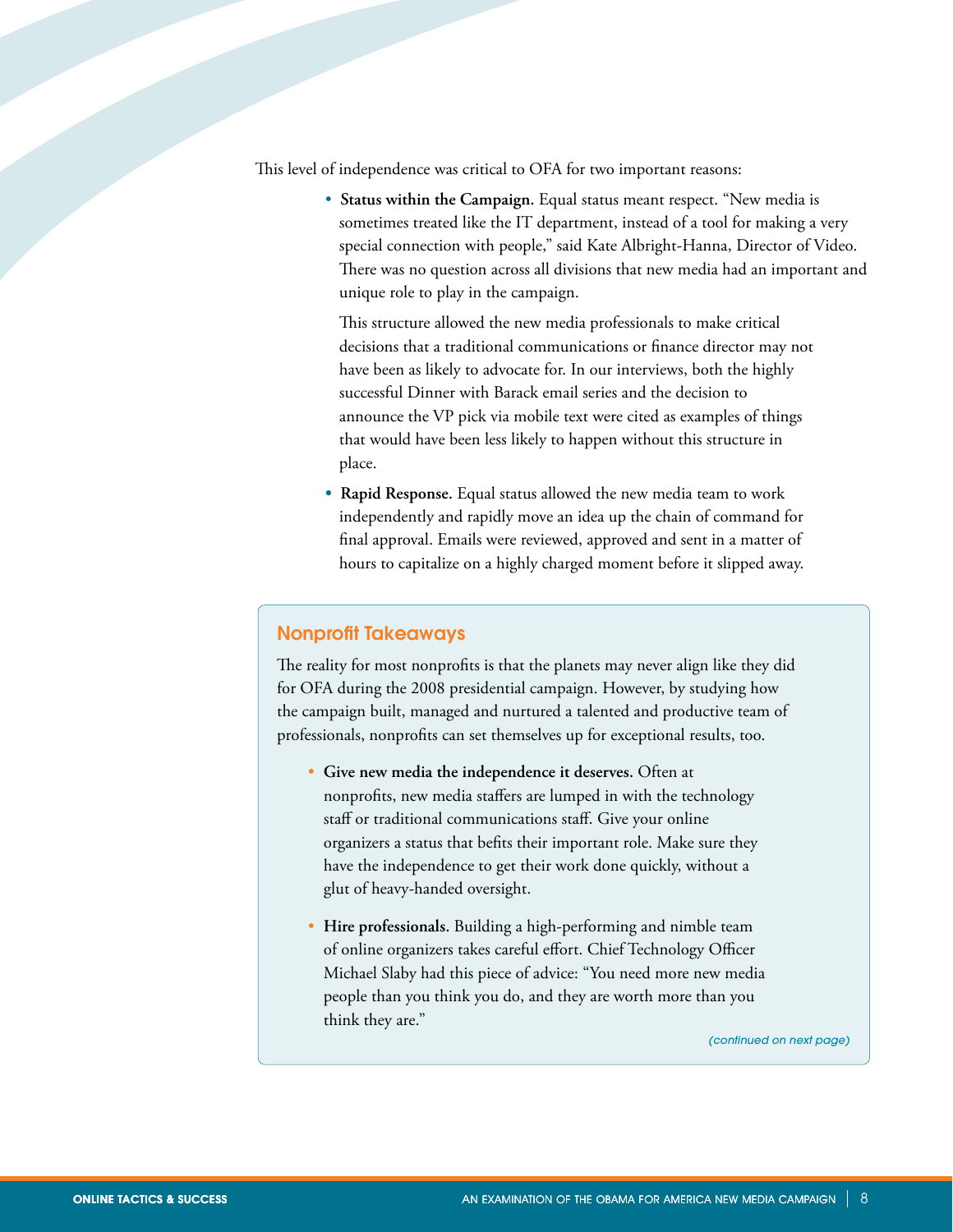If new media is going to be an important part of how your organization achieves its mission, invest in top-notch people. In other words, don't expect interns or volunteers to do the bulk of the work.

 It's also important to hire people who have a proven track record in what you want them to do. Start out with the right people who have the right skills and who will instill confidence throughout the organization.

- **Hire 'doers' who are smart.** Whether you are building a team of three or 30, here are the essential hires:
	- o **A creative team leader who wants to get their hands dirty and isn't interested in being an administrator.** This person should be a creative, strategic thinker who believes in a data-driven approach. Look for a sharp, entrepreneurial thinker who will roll up their sleeves to lead your online organizing team.
	- o **A good writer who can write compelling emails.** Well-written emails with a strong narrative arc and clear, straightforward content were the hallmark of OFA's online campaign. Writing a good email is a unique skill that is very different from writing for a publication or even writing for the Web. Find a writer who understands how people actually read email and who knows basic online organizing principles. Without great email copy, you may as well just be emailing press releases to your list. (See page 22 for an example of a great email.)
	- o **A person who loves testing and analytics.** Across the board, former staff from OFA's new media team cited testing as a critical element of their success. Hiring a staffer with expertise in setting up quality tests, interpreting results and presenting the results in plain English can pay off.
	- o **A techie who can program on the fly, and who learns quickly.**  We're not talking about an on-call IT-type. The techie on a new media team needs to understand content management systems, data integration, database management, and needs to have programming skills (Flash, HTML, CSS, etc.) to make all the technical components of an online program work. This is not the person who helps coworkers fix an Outlook problem. This is a key team member who can make the machinery behind a new media program run seamlessly.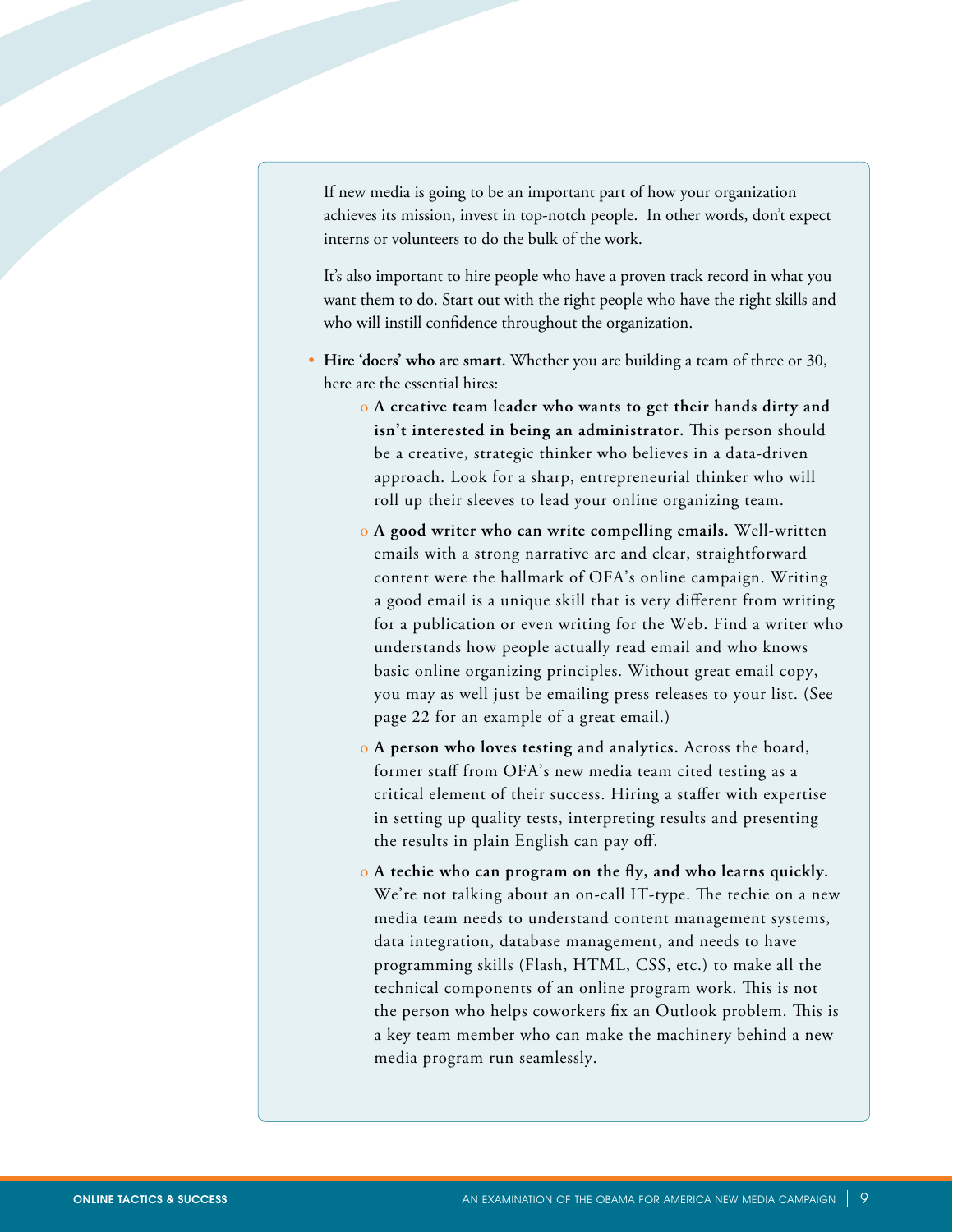### *B. List Building*

 $\sum$  as many emails as possible, as quickly as possible, given the finite life of a set of a set of a set of a set of  $\frac{1}{2}$ . presidential campaign. For example, the campaign rarely used the BarackObama. com landing page to raise money. Instead, it was optimized for collecting emails.

Campaign staffers said this "get the email address first" approach was adopted from the start for one simple reason: 10% of people who visited the website might sign up to receive ongoing email, but only  $1\%$  would sign up to donate.<sup>12</sup> Pushing donations would leave 9% of potential supporters blowing in the wind. Donations lost in the short-term were dwarfed by the accumulated value of an email during the life of the campaign. This also held true with signups generated from paid advertising.

The campaign used a simple measure of success: the value of an email over the lifetime of the campaign. The campaign tested ads that asked for a donation versus ads that asked people to join the list first, followed by a donation appeal. Testing showed that more money was raised when people were asked to join the list before they were asked to make a gift to the campaign. Building the relationship with supporters over time produced better results.

OFA's email list grew to an estimated 13 million people, including three million online donors.

Here's how the campaign built its list:

### *Website Optimization and Testing*

The new media team invested a lot of resources into testing the splash page at BarackObama.com. Given the large amount of traffic driven to this page by news media and paid advertising, even tiny changes could result in a higher conversion rate and translate into more dollars donated over the life of the campaign. In one test, the team wanted to know which phrase worked better on the "big red button": 1) Sign Up; 2) Learn More; 3) Join Us Now; or 4) Sign Up Now. ("Learn More" was the winner).<sup>13</sup> The team also tested whether images or an auto-play video on the splash page increased conversion. They tested three different images and three different videos for the splash page.

<sup>&</sup>lt;sup>12</sup>This does not represent actual campaign data, but rather a hypothetical scenario described by a campaign staffer; something along the lines of these results led to the campaign's decision to lead with a sign up page.

<sup>&</sup>lt;sup>13</sup> Siroker, Dan. "How We Used Data to Win the Presidential Election." 8 May 2009. Online video clip. Stanford University <http://cobb.stanford.edu/courses/cs547/090508/090508-cs547-300.wmv>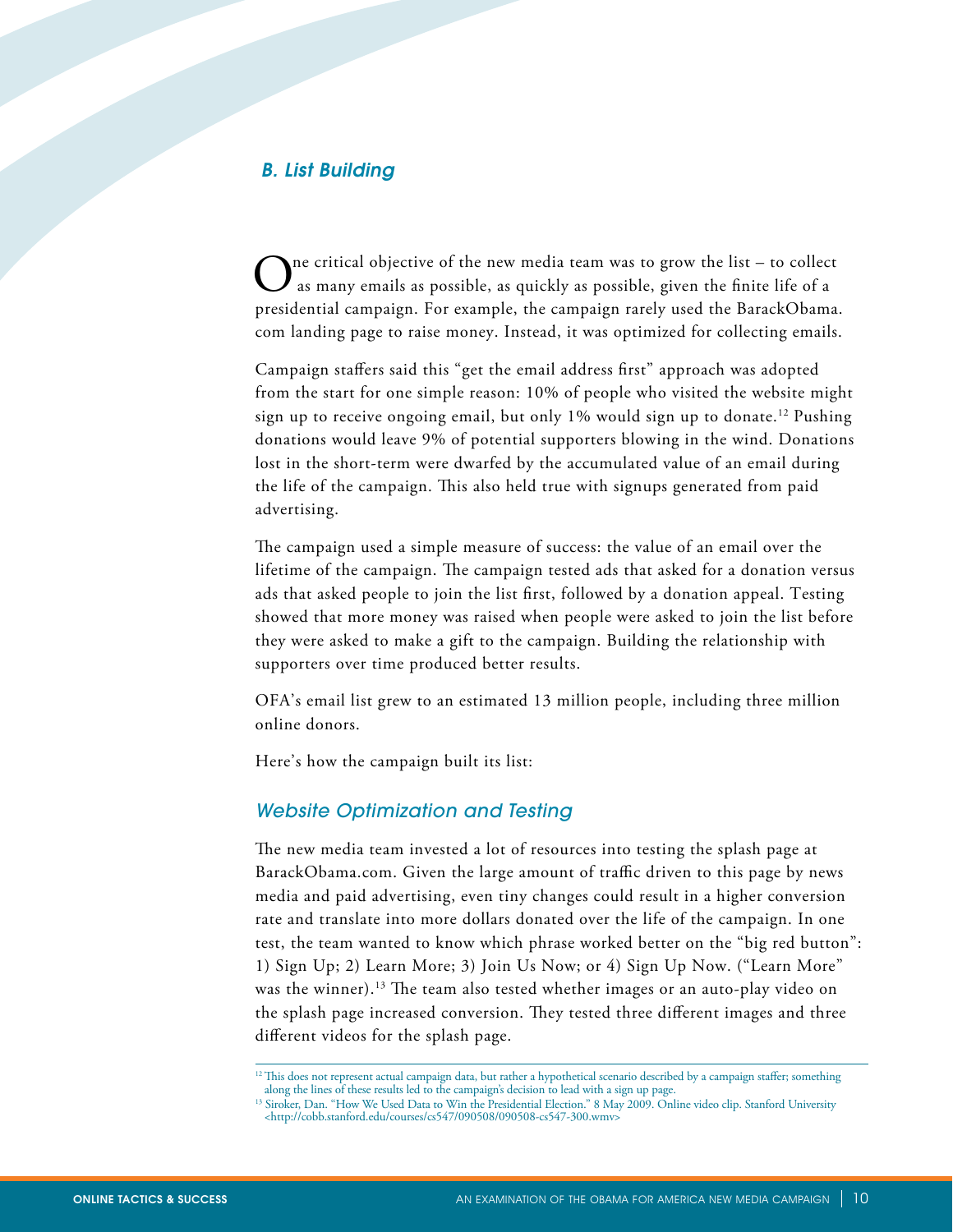In many cases, the results were a surprise to the team, which was a key lesson learned. The choice to rely on the data instead of assumptions or hunches about what worked made decision-making simpler and success a lot more predictable. Every staffer we spoke with couldn't emphasize the importance of the testing enough—in the end, this data-driven approach meant more signups, more conversion to donors and ultimately helped Obama win the presidency.

The images below show the splash page at four different points in the campaign. Although we were not able to obtain detailed test data, several campaign staff pointed out that if we simply examined the web pages, emails and promotions that were running in the final two months of the campaign, we would see the winning versions at work.

In the first example, from July 1, 2007, you can see the very basic email signup box. The second example comes from late 2007, after the campaign had developed its iconic logo. The two data points are the same, but now the phrase on the page is "Join the Movement" and the button reads "Join Us." Clearly, the campaign was learning that "Sign up" was not the most effective language.

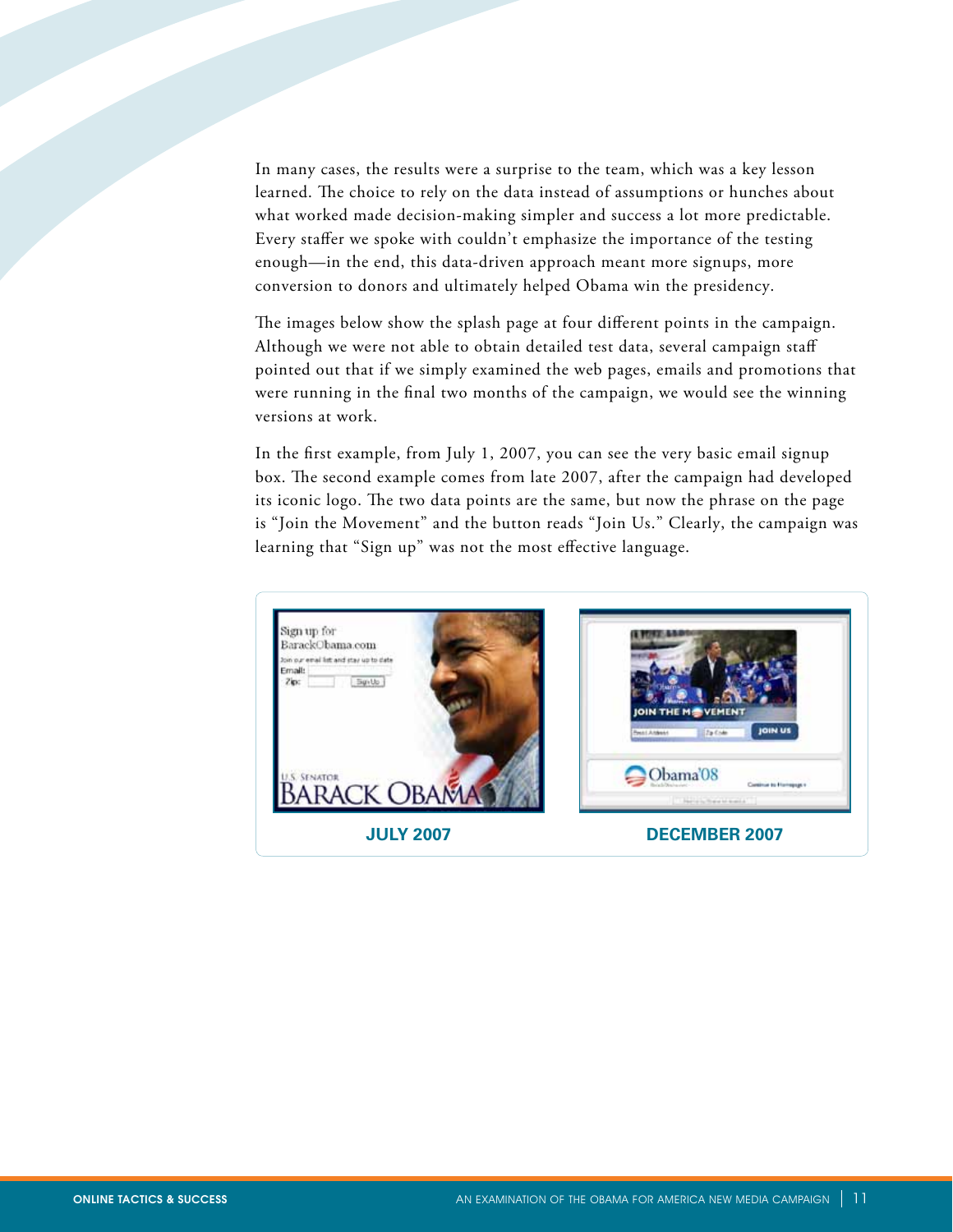By May of 2008, the campaign was running a splash page with a 'dual' ask – both a donate button and an email signup form. But by the fall of 2008, the campaign was focusing solely on the signup promotion. As you can see, the final screenshot continues to feature "Join the Movement" language, but now uses a "Learn More" button (in a contrasting color).



### *Paid Online Advertising*

Advertising was used to reach three goals during the course of the campaign: 1) list building and fundraising; 2) persuasion or visibility; and 3) field/Get Out the Vote (GOTV). Andrew Bleeker, Director of Internet Advertising, cautions those who wish to emulate the campaign: "Have a goal. Know what you want your ads to do. Is it list building, awareness, persuasion, direct response? Being wish-washy will get you bad results." And if the purpose of the ads is simply branding, Bleeker adds, "Be OK with that," and don't expect to generate responses from those ads.

The campaign spent over \$16 million on online advertising in 2008, more than four times what John McCain's campaign spent (\$3.6 million).

The campaign spent \$10 million of those ad dollars on Google alone. Display and text ads in Google's AdSense network took up a large chunk of the ad budget, but the campaign also did some search result advertising. Advertisements like those in Google's AdSense program had a return on investment (ROI) of three times the cost of the ad, according to one staffer. In other words, new signups more than paid for the ads that hooked them in.

However, according to Bleeker, "Half the sites we tried didn't work. We figured this out and stopped using them." As with so many other elements of the new media program, the campaign tested, tracked and then modified its strategy based on results.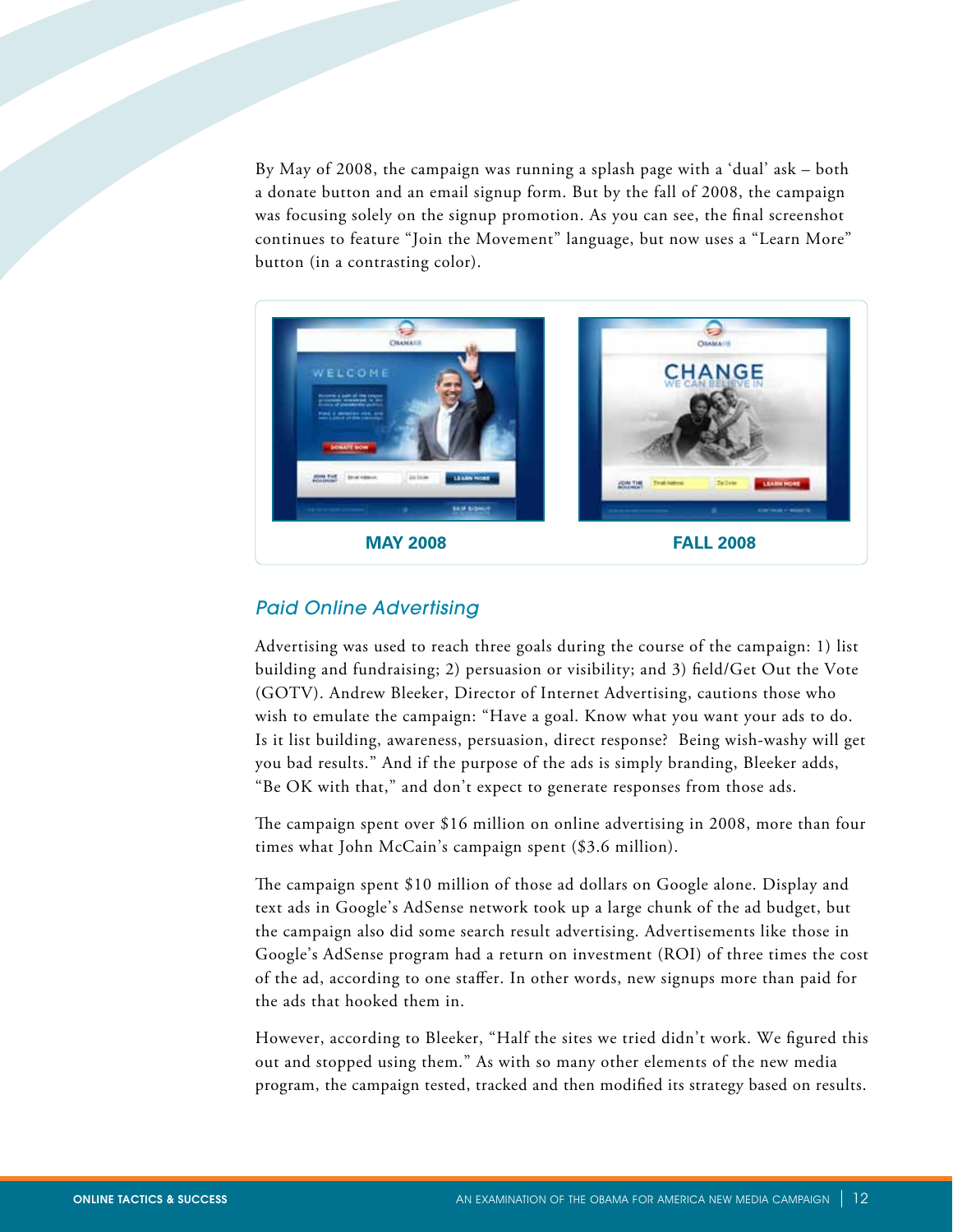Bleeker also noted that interactive advertising really worked. "The tax calculator ad was a great persuasion ad because it really engaged people. Millions of people used it," he said.

### *Youth Marketing*

During the final months of the general election, the campaign tested strategies designed to reach and turn out certain target voters, including youth voters. They tested TV, radio, digital, print, Internet, outdoor, mobile, and street team ads.

Among the tests, the campaign experimented with other types of digital advertising, such as in-game ads on Xbox LIVE. Xbox ads promoting VoteforChange.com ran in 18 different games and targeted young men ages 18-34 who lived in battleground states.

However, test results led the campaign to concentrate resources on Internet, radio, street teams, and some limited outdoor advertising. What does this tell us? The other strategies (TV, digital, print, mobile) appear not to have been costeffective at reaching youth voters.

### *Be the First to Know: V.P. Announcement*

By all accounts, one of the most successful recruitment tools of the campaign was when supporters were offered the opportunity to "be the first to know" who Obama's running mate was going to be.

To sign up for the announcement, people could opt-in by sending a text message from their mobile phone to "62262" (which spells "Obama") or they could submit their email address or mobile text number on the website.

The anticipation of the moment made it a perfect opportunity to offer a simple, free "premium" just

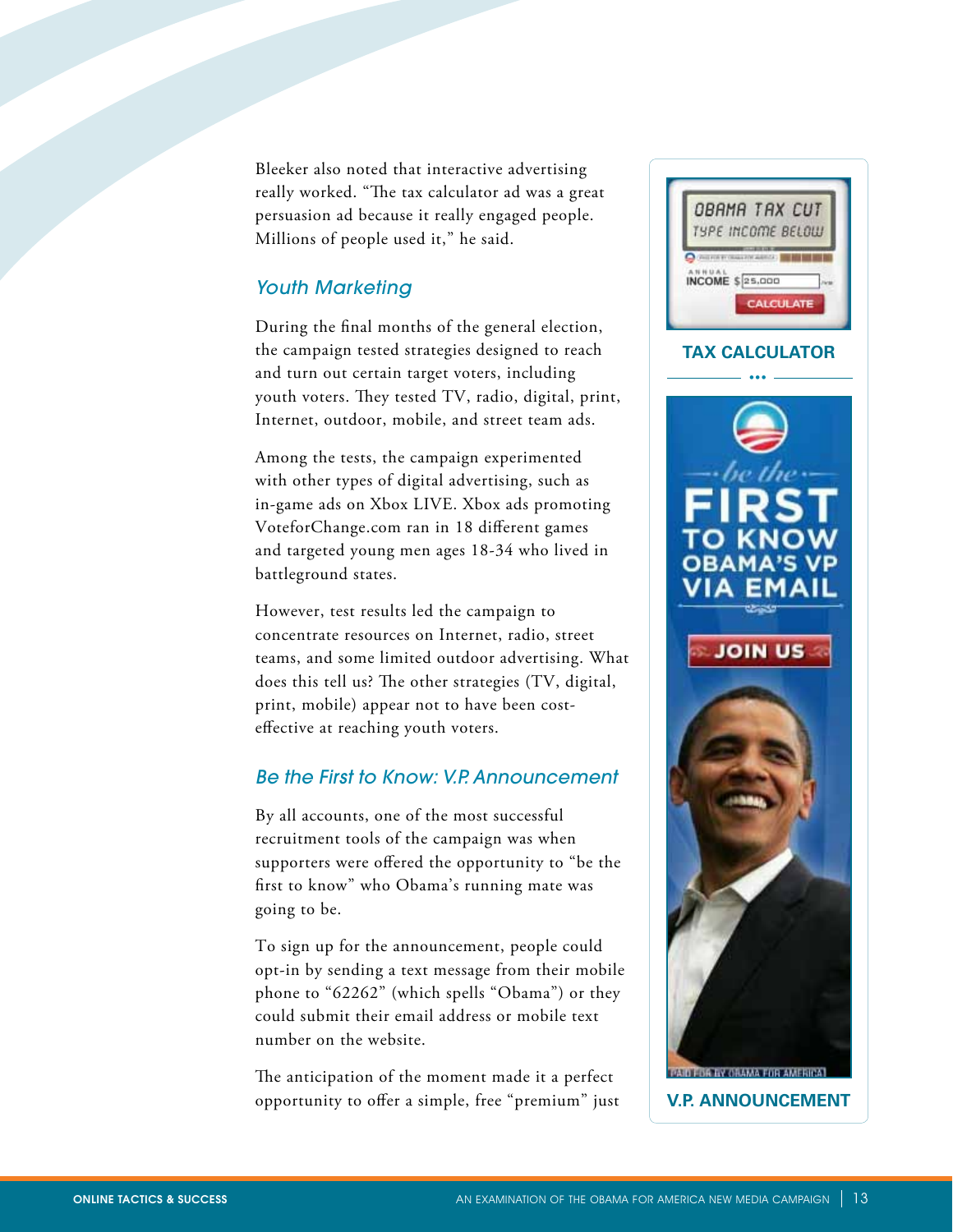for signing up. The novelty of this approach spurred tons of buzz from bloggers and mainstream news outlets.

Though M+R could not determine exact results, various campaign staff said that this was a key recruitment tool for new emails and mobile phone numbers. (The ability to send text messages later proved invaluable to the campaign, particularly on November 4th, when the campaign could send a text message that said "Stay in line! The polling hours are being extended to be sure everyone gets to vote!" in order to encourage people to stick it out).

### *VoteforChange.com*

Vote for Change was one of the most underrated elements of the Obama campaign's new media program. Despite all of the hype around Web 2.0, this simple yet powerful tool was hugely effective, and was a brilliant strategy.

Fundamentally, the Vote for Change site was built around the premise that if the Obama campaign offered a product that people wanted – a convenient voter registration and information tool – they could use it to enhance Barack Obama's brand and grow the email list.



It is important to flag how different this is from the other online marketing that the campaign conducted, which highlighted Barack Obama and recruited people to join the campaign and vote for him.

VoteforChange.com was much more subtle – it marketed the voter tools first – and only once someone had engaged with the tools did it pitch Barack Obama. As you can see in the promotion above, the Obama campaign logo was barely visible in the advertisements.

By all accounts, Vote for Change was a tremendous success. One staffer reported that 700,000 people downloaded voter registration forms through VoteforChange. com. In a number of primary states, the number of voter registration forms downloaded exceeded the margin of victory. The convenient tool provided a service that people were actually looking for.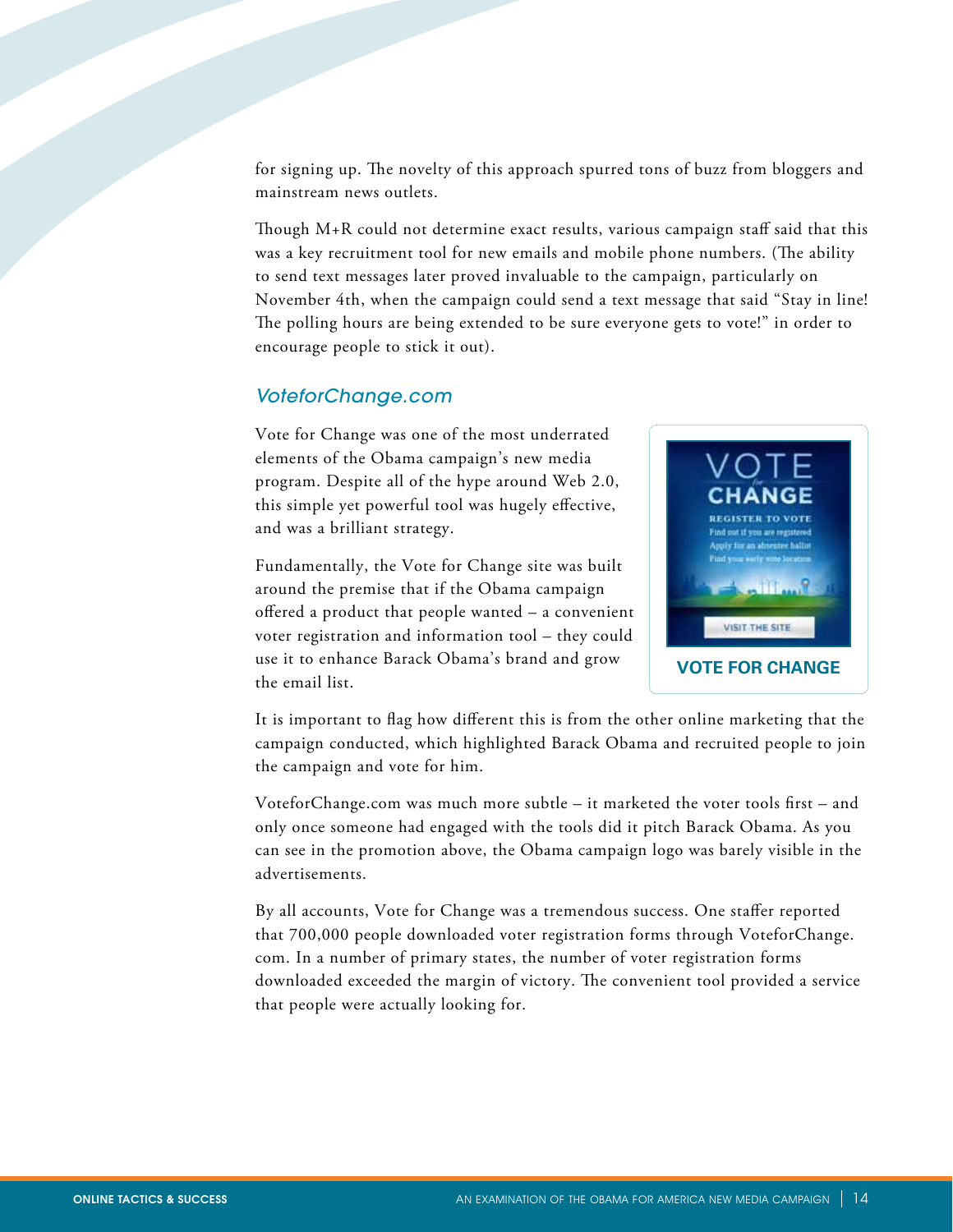### *List Appends*

A list append is a simple process: an individual's name and mailing address are matched against commercially available data to obtain their email address. Individuals 'appended' in this way are then sent an email message by the sponsoring organization offering them the opportunity to opt-out from future communications. The Obama campaign used the email append process to obtain email addresses for supporters for whom they only had mailing addresses.

According to Andrew Bleeker, Director of Internet Advertising, it is "key to append people who have done something positive for your organization – made a gift offline, volunteered. These people will perform… Don't do this with people who have never done anything for you, even if they are good targets for other reasons."

Many nonprofits have successfully used an email append to acquire email addresses for their direct mail donors, and OFA's experience seems to reinforce that this is an effective tactic.

### *House Parties and Event Signups*

Although the exact numbers aren't known, new media staffers reported that signup efforts at major events and house parties yielded a significant number of email addresses for the campaign. For example, at one event where the campaign expected 29,000 participants, the campaign recruited an army of 2,000 volunteers to collect information from those supporters, including email and cell phone numbers, and then immediately enter the data.

Marie Ewald, National Programs and Fundraising Manager for Email, also noted that online surveying of new subscribers showed that the "entry point for a lot of people turned out to be through house parties. House parties…can be great for recruiting people. It's a really meaningful experience for them."

### Nonprofit Takeaways

• **Use your website to convert new subscribers.** Nonprofits can make sure their website conversion rates are as high as possible through simple multivariate testing. This should include some simple testing of page design elements, like button color, as well as landing page text and images. Variations on these elements can make a real difference in conversions, and can help ensure that a nonprofit organization is grabbing every email they can from passive Web visitors.

*(continued on next page)*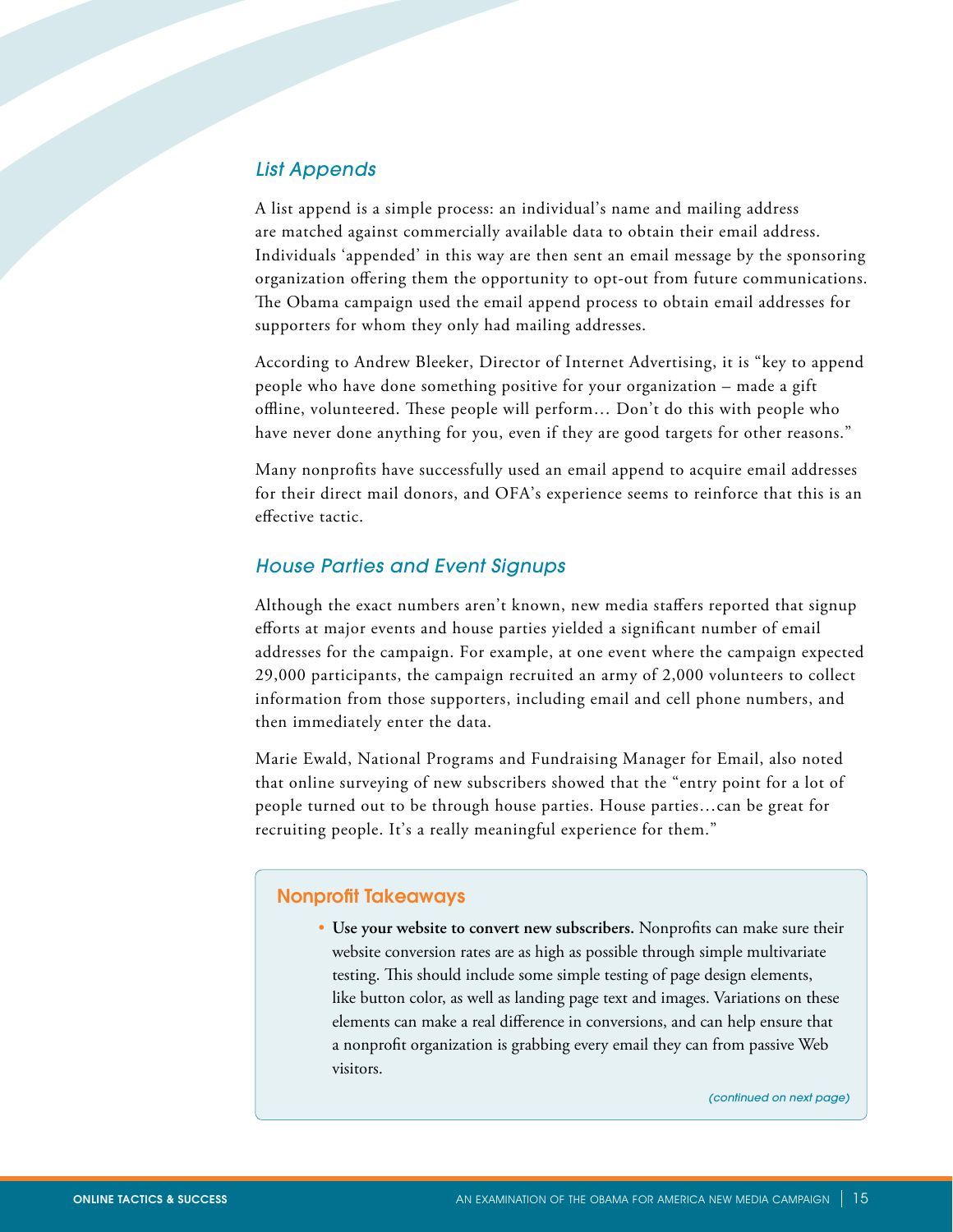Remember, Obama's own staff couldn't predict which design elements would ultimately work best. They relied on solid testing and quality data to point the way instead of "going with their gut." Optimizing your website for email capture becomes particularly critical when your organization gets a publicity boost from a news story or is mentioned in a prominent blog. Inevitably, site traffic will increase and you want to be ready to recruit as many of those visitors as possible for your list. Otherwise, you're leaving potential supporters (and donations) on the table.

- **Advertising.** Paid advertising can pay off, even if you don't have OFA's \$16 million online advertising budget. Whether your budget is \$5,000 or \$50,000, it's important to put together a plan and establish a clear goal. What do you want your ads to do? Recruit new supporters? Raise awareness about your organization or issue? Raise money? Persuade people to think or behave differently? Ask people to take action? Here are some other good tips shared by the new media staff M+R interviewed:
	- o **Start with the low-hanging fruit**, such as search engine advertising, Cost Per Click (CPC) advertising and Cost Per Acquisition (CPA) advertising. These will yield the highest quality recruits for the lowest investment.
	- o Unless your budget is large, **don't invest in CPM** (Cost Per Thousand Impressions) **banner ads** or blog ads.
	- o **If you can, use a media buyer or consultant** a professional can help you get the very best rates and monitor what you're getting in return for your investment.
	- o **Shoot for 20-25% page conversion rate**, and pay a fair price. Andrew Bleeker, Director of Internet Advertising, shared some rough estimates for fair Cost Per Acquisition in various markets:
		- National ads: \$3-\$4 CPA
		- State ads: \$6-\$10 CPA
		- Search engine ads: \$2-\$3 CPA
		- Local news sites \$15-\$30 CPA
		- Email appends: \$.07 per email address
	- o **Test and track everything!** Before spending a lot on an ad program, especially for persuasion or GOTV ads, make sure you know exactly how you are going to evaluate results, and ideally have a control group in place for persuasion ads, to see if the ads really produce results.

*(continued on next page)*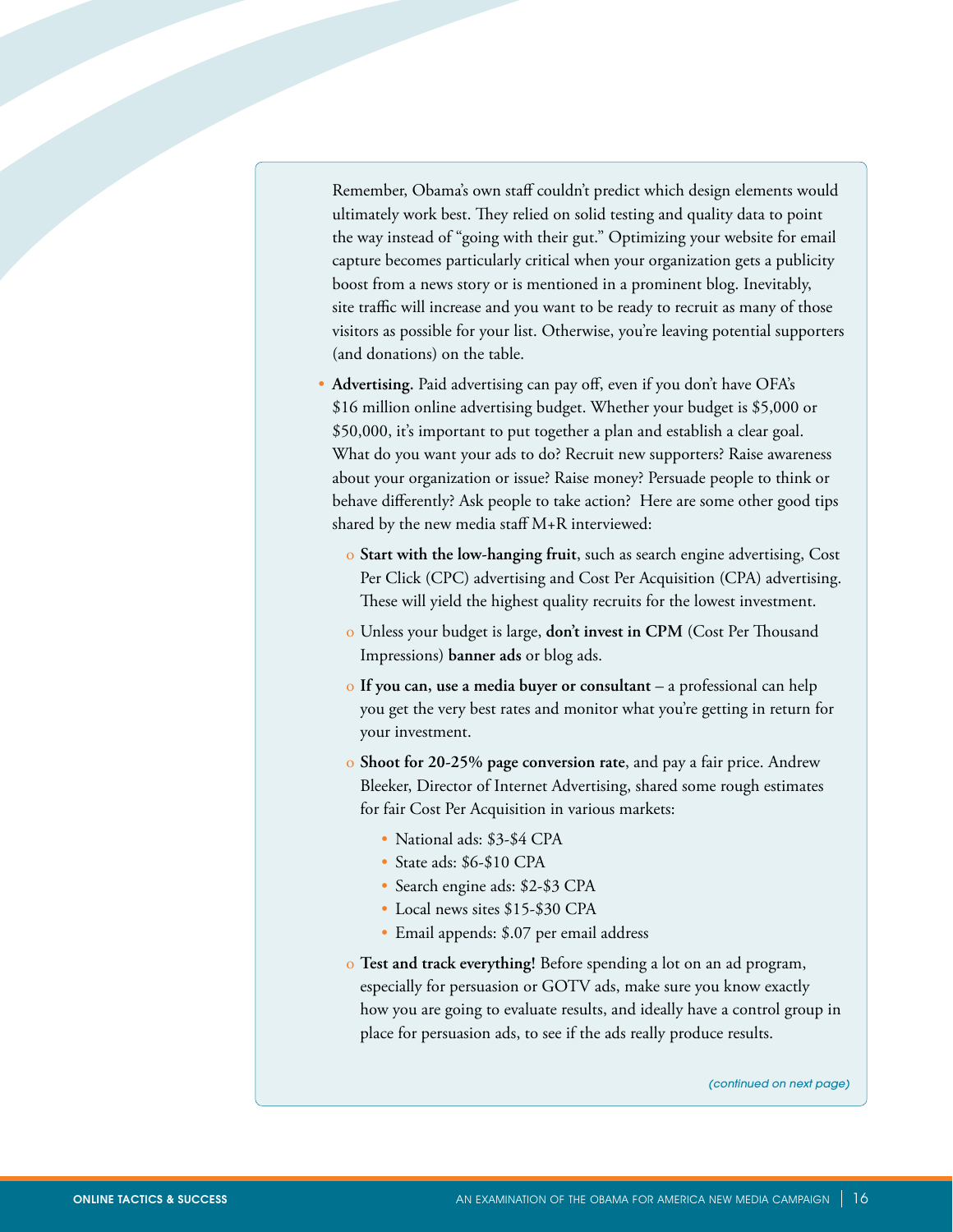- o **Promote a unique tool or service** that engages people, such as OFA's tax cut calculator. Does your organization put together a voter guide or a tool to help people calculate their carbon footprint? Advertise it!
- o **Have a clear call to action.** Don't be vague. Ads should be engaging and clearly state what you want people to do.
- o Make sure the **last slide in an animated banner is self-explanatory** and works on its own, without the other slides.
- o **When designing your ads, don't use white,** but do use high contrast colors that don't blend into the site you're advertising on. Make sure your ad stands out. If you are running ads on a blue website, make your ads yellow and red.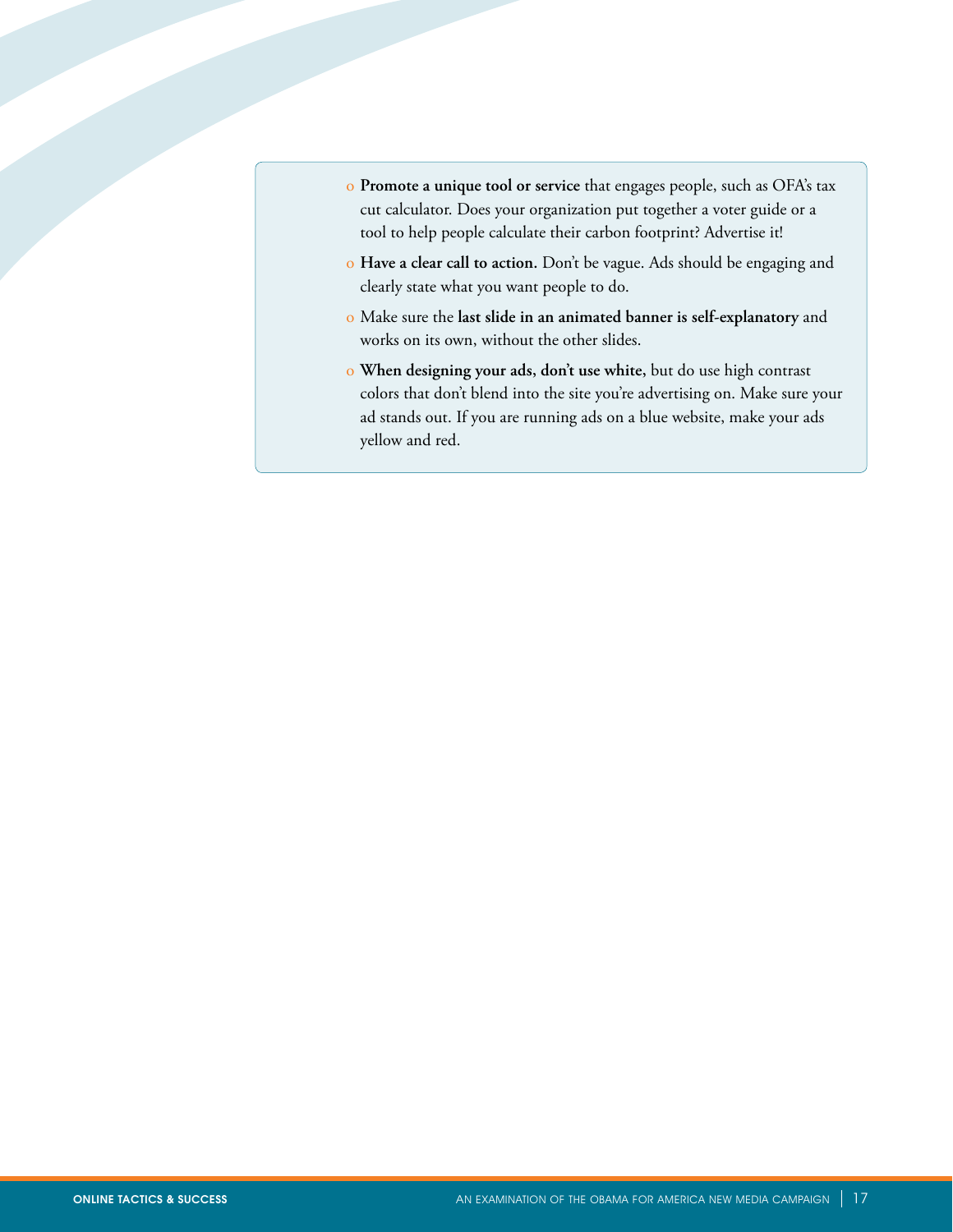### *C. Fundraising*



The Obama campaign took a page from Howard Dean's 2004 campaign<br>playbook by soliciting smaller donations from a broader audience and by pushing federal filing deadlines. All in all, OFA raised \$656 million, while McCain's campaign raised \$201 million (not including federal funds). Five hundred million of OFA's total was raised online; that's *half of a billion dollars* from the Internet, primarily through emails.

That money supported vital campaign operations such as salaries for thousands of field staff, nearly \$250 million in TV air time<sup>15</sup> and grassroots GOTV momentum leading up to the election. In other words, the funds raised via the Internet fueled the working parts of a winning campaign machine.

Throughout our interviews, it became clear that the online fundraising effort was fueled largely by the campaign's email list of 13 million people. According to Stephen Geer, Director of Email and Online Fundraising, "eighty-five percent or more" of the funds raised online came through direct emails, and the rest of the online fundraising was primarily through online ads.

<sup>&</sup>lt;sup>14</sup> Siroker, Dan. "How We Used Data to Win the Presidential Election." 8 May 2009. Online video clip. Stanford University <http://cobb.stanford.edu/courses/cs547/090508/090508-cs547-300.wmv>

<sup>&</sup>lt;sup>15</sup> Gordon, Greg. "Obama raises big bucks, spent \$250M on TV." The Seattle Times 6 Nov. 2008.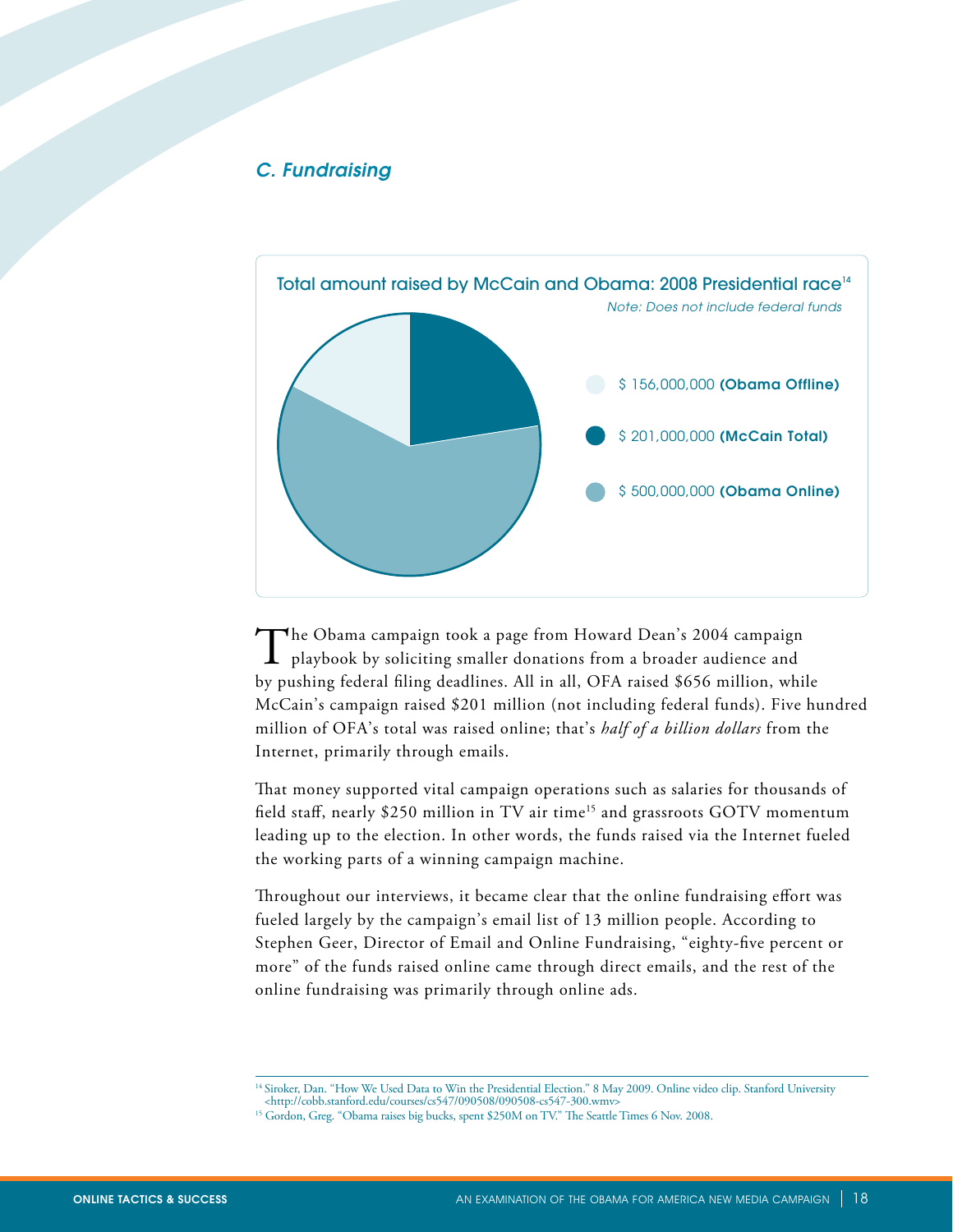When we conducted our own analysis of the FEC data, isolating gifts under \$250 and looking at the number of gifts by day, we saw a strong correlation with the fundraising emails sent out that day or the preceding day.



Although this data set is not *restricted* to online gifts only (that data was not available), we did restrict our analysis to gifts under \$250, in an effort to exclude high dollar event fundraisers. Because of the nature of the data, we cannot correlate these returns to specific individual email messages, but it is clear that every email on this chart corresponds with a spike of some type.

What made Obama's emails special? For one thing, the email content was exceptional. Language was consistently grounded in the campaign narrative, with the focus squarely on what supporters cared about at any given moment.

The importance of high-quality email content can't be overstated. Content was essential because it drew people in, made them feel like they were part of something big and eventually inspired millions to volunteer or open their wallets.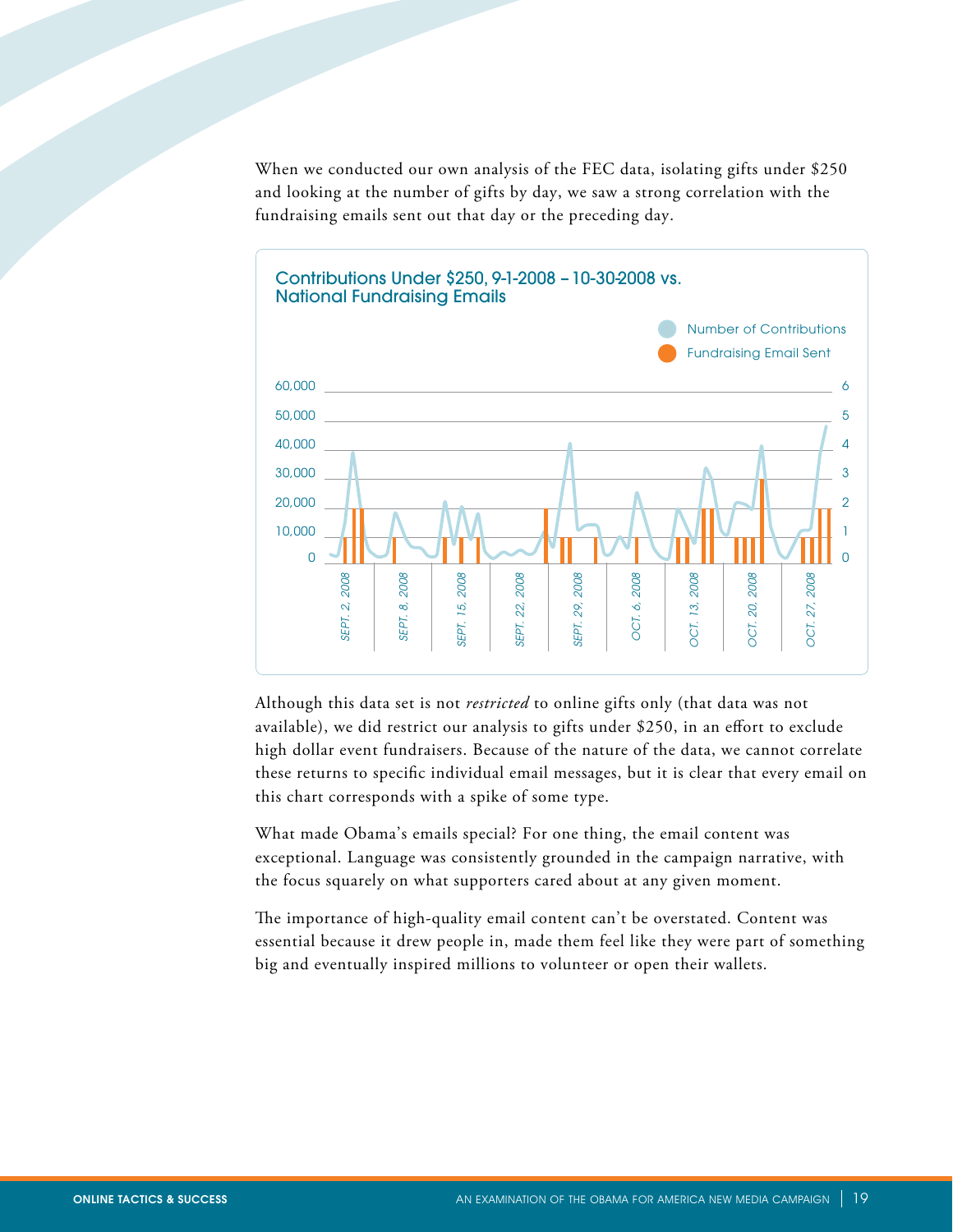### *Relationship-Building*

In all of M+R's interviews with former staffers, one thing stood out as critical to the success of the email fundraising effort, and that was nurturing a one-onone relationship with online supporters. Instead of putting the candidate in the spotlight, the aim was to shine a light on the people who made the movement. Marie Ewald, National Programs and Fundraising Manager for Email, said this approach included "developing a real relationship with your online supporters, making sure it is a two-way street, soliciting their stories, comments and questions."

In this way, the new media team built a rock-solid community of devotees – many of whom donated multiple times during the life of the campaign.

### *Authenticity*

Over and over again in our interviews, campaign staff emphasized the value of being authentic and unafraid of pulling back the curtain. The email on the following page (which also features a video), is a great example of how the campaign created an authentic experience for its constituents.

What makes the email below so authentic?

- 1. The tone is personal and informal ("Toby " instead of "Dear Toby," and it is signed simply "David");
- 2. It provides great "insider" details about crowd counts and what the campaign is up to;
- 3. The video of Plouffe is raw and "un-produced" so it feels like he made it and then sent it to his friends instead of a list of millions; and
- 4. David Plouffe signs the email at the bottom with just his first name, before his full name and title appears.

This email also showcases the relationship-building focus of the campaign, through the numerous elegant ways in which David gives the supporters credit for the campaign's success and makes them an integral part of the story.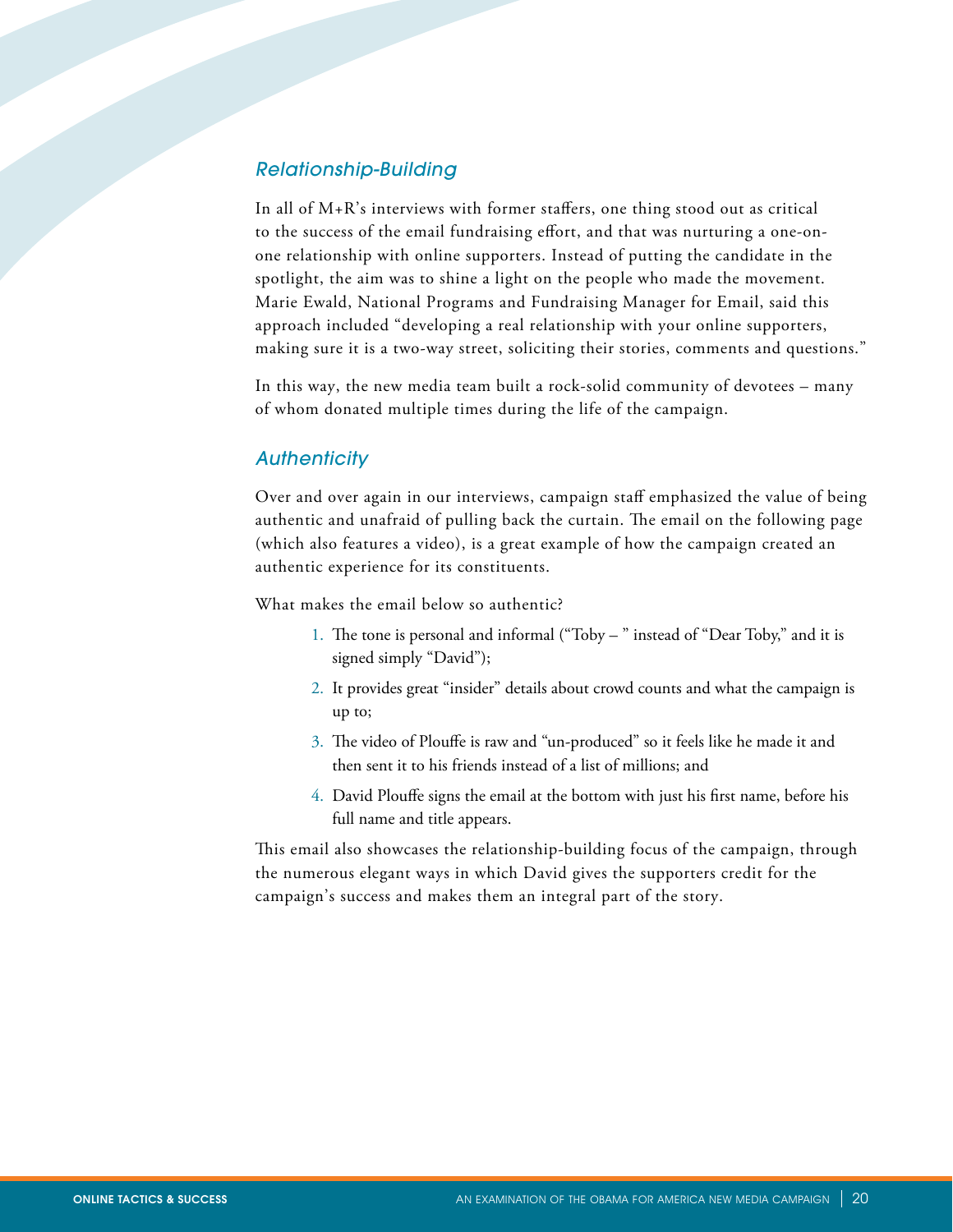$Toby -$ 

A record 100,000 people rallied with Barack in St. Louis yesterday, and another 75,000 in Kansas City last night. Back in Chicago, we were tallying up our latest fundraising numbers.

Supporters like you have completely transformed how political campaigns raise money, so I wanted you to be the first to know how we did in September.

I recorded a short video to share the latest numbers:



When Barack entered this race, he put his faith in the power of ordinary supporters like you coming together and building a movement for change from the bottom up.

That's exactly how we got this far -- and you should feel proud of all we have accomplished together.

But with just 16 days left in this election, we can't slow down now. Please take a minute to watch the video and find out where we stand:

https://donate.barackobama.com/septembernumbers

Thanks for everything you're doing,

David Plouffe Campaign Manager Obama for America

David

**DONATE** 

### *The Narrative Arc*

The campaign placed a big focus on the overall narrative arc of the emails. The story from one email to the next was consistent, and many of the fundraising appeals were part of a multi-message email series.

### *Video*

The campaign frequently embedded video in its fundraising appeals. The screenshot of the video was featured in the email itself, and the video was watchable from the donation landing page.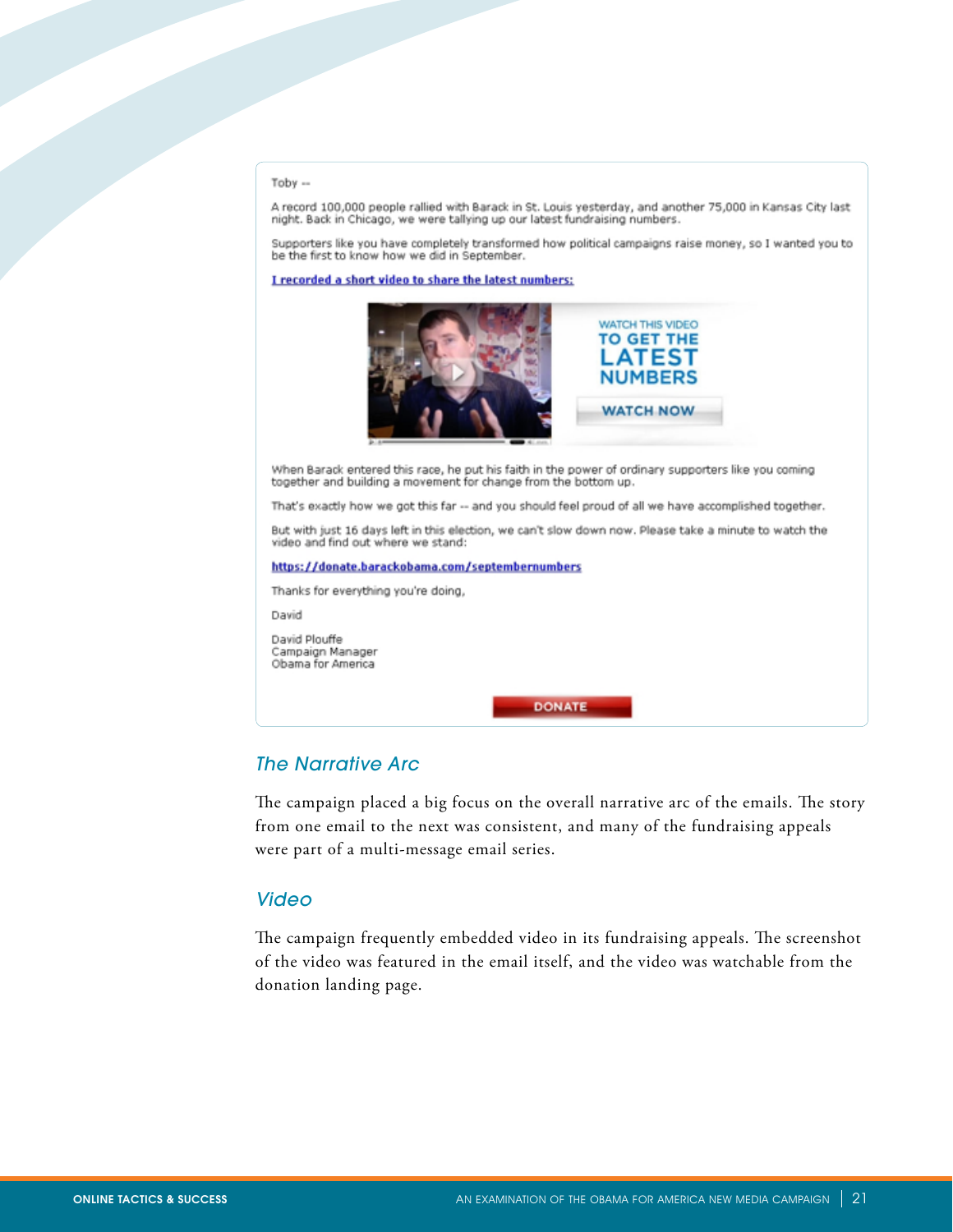### *Timing*

Nothing exemplifies the importance of nimbleness better than the "community organizer" email sent by David Plouffe on the night of the Republican National Convention. (Read the entire email, below.) As soon as the words left Sarah Palin's mouth, campaign staff knew they had a huge opportunity and they immediately began crafting a message that would give their supporters a way to vent their outrage. The email contained a modest request for a \$5 donation to help "remind [the McCain campaign] that everyday people have the power." This single email, sent just hours after Palin's speech, raised close to *\$11 million* for Obama's campaign.

# "Timing is more important than perfection."

...

*- Arun Chaudhary, New Media Road Director* ...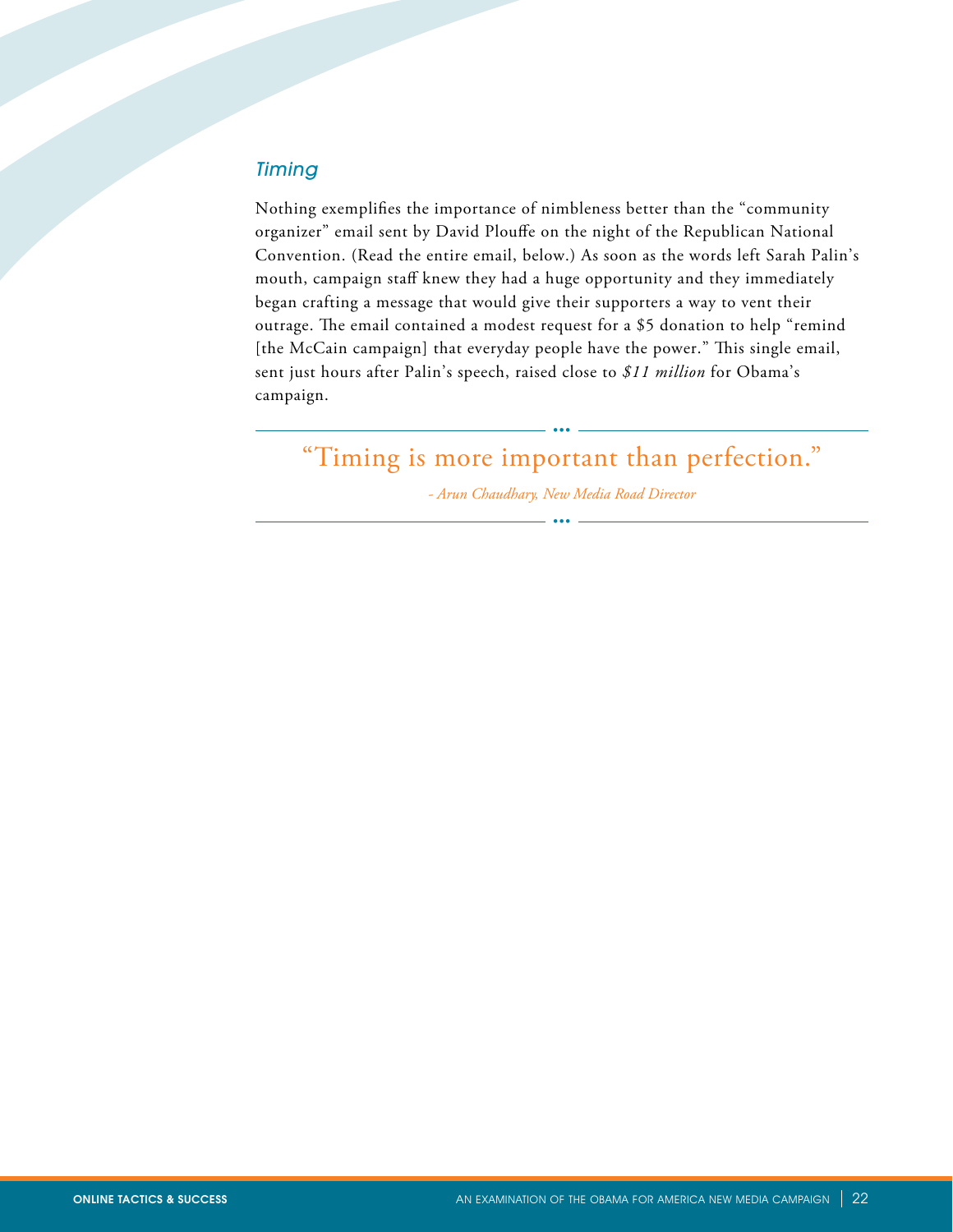#### Andrea --

I wasn't planning on sending you something tonight. But if you saw what I saw from the Republican convention, you know that it demands a response.

I saw John McCain's attack squad of negative, cynical politicians. They lied about Barack Obama and Joe Biden, and they attacked you for being a part of this campaign.

But worst of all -- and this deserves to be noted -- they insulted the very idea that ordinary people have a role to play in our political process.

You know that despite what John McCain and his attack squad say, everyday people have the power to build something extraordinary when we come together. Make a donation of \$5 or more right now to remind them.

Both Rudy Giuliani and Sarah Palin specifically mocked Barack's experience as a community organizer on the South Side of Chicago more than two decades ago, where he worked with people who had lost jobs and been left behind when the local steel plants closed.

Let's clarify something for them right now.

#### Community organizing is how ordinary people respond to out-of-touch politicians and their failed policies.

And it's no surprise that, after eight years of George Bush, millions of people have found that by coming together in their local communities they can change the course of history. That promise is what our campaign has been about from the beginning.

Throughout our history, ordinary people have made good on America's promise by organizing for change from the bottom up. Community organizing is the foundation of the civil rights movement, the women's suffrage movement, labor rights, and the 40-hour workweek. And it's happening today in church basements and community centers and living rooms across America.

Meanwhile, we still haven't gotten a single idea during the entire Republican convention about the economy and how to lift a middle class so harmed by the Bush-McCain policies.

It's now clear that John McCain's campaign has decided that desperate lies and personal attacks -- on Barack Obama and on you -- are the only way they can earn a third term for the Bush policies that McCain has supported more than 90 percent of the time.

But you can send a crystal clear message.

Enough is enough. Make your voice heard loud and clear by making a \$5 donation right now:

#### https://donate.barackobama.com/fightback

Thank you for joining more than 2 million ordinary Americans who refuse to be silenced.

David

David Plouffe Campaign Manager Obama for America

**DONATE**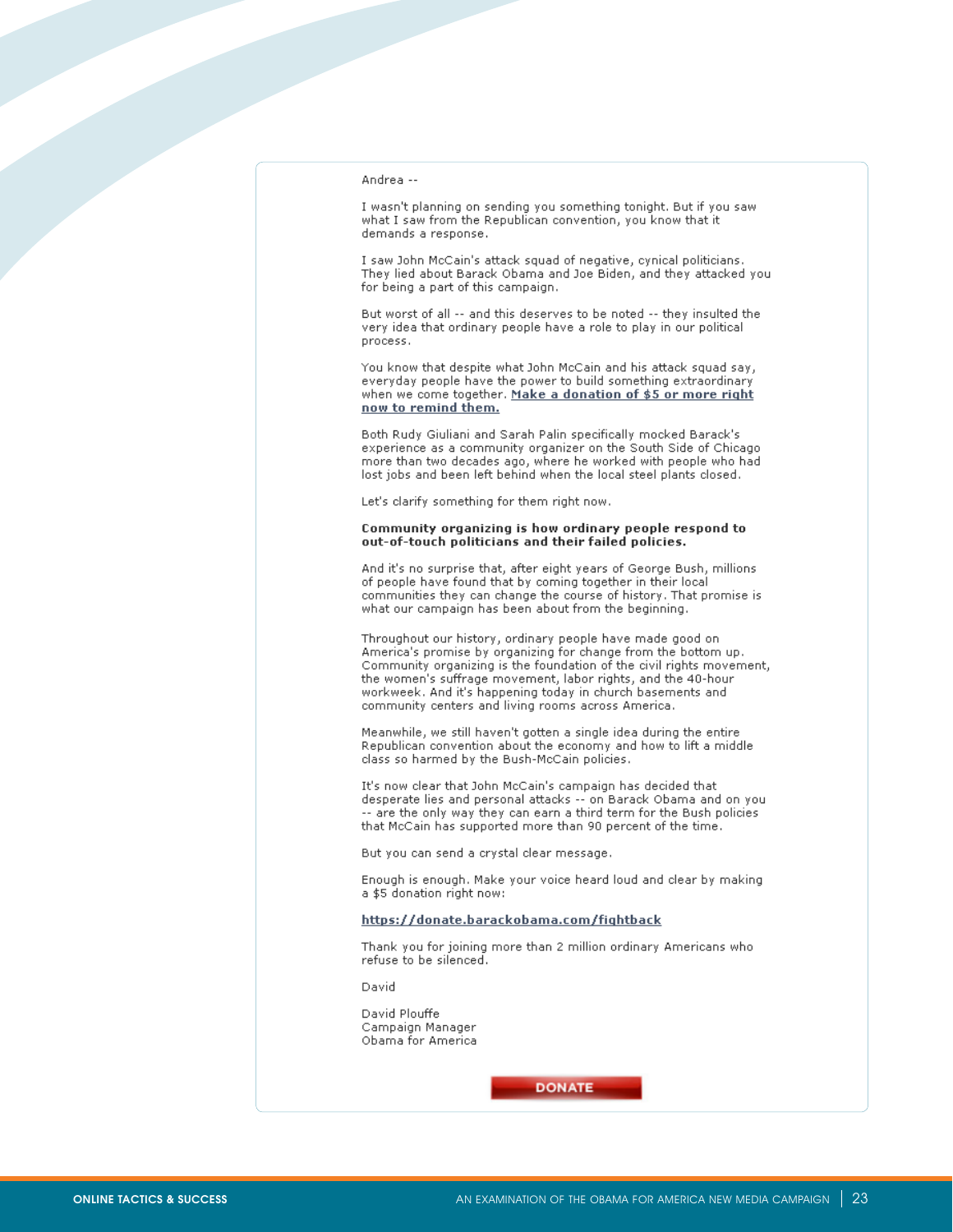### *Frequency*

The campaign's strategy included a large volume of messaging. One M+R staff member collected more than 350 emails sent to her from the campaign. The campaign set a limit: no more than three emails in one day sent to any individual's address. To send no more than three emails in one day was a somewhat arbitrary decision – unlike almost every other aspect of the new media program, the campaign did not test email frequency.

Because of the unique nature of this historic campaign, we cannot make assumptions about how increasing the volume of email messages would affect a nonprofit. In observing our own nonprofit clients, M+R has noticed than an increase in emails can be particularly effective if there is a critical issue at stake, when supporters will often tolerate higher volumes of messaging.

While the new media team kept messaging volume high throughout the campaign, the ratio of the emails varied during the course of the campaign. For example, GOTV messages became the highest priority as November 4th grew closer; more GOTV messages were sent and fundraising emails became less frequent.

### *Special Offers*

The campaign extensively tested premiums (a small merchandise item) in association with a donation. These premiums ranged from mugs to t-shirts to car magnets, and they proved to be very lucrative, according to new media staff.

Another tactic used by the campaign was to offer people a free bumper sticker just for signing up. Once they signed up, the confirmation page asked for a donation. This proved successful, since one in 10 people donated an average of \$40. The bumper stickers cost \$1, so for every \$1 spent the campaign made \$4. According to campaign staff, the most effective premiums were car magnets and t-shirts.

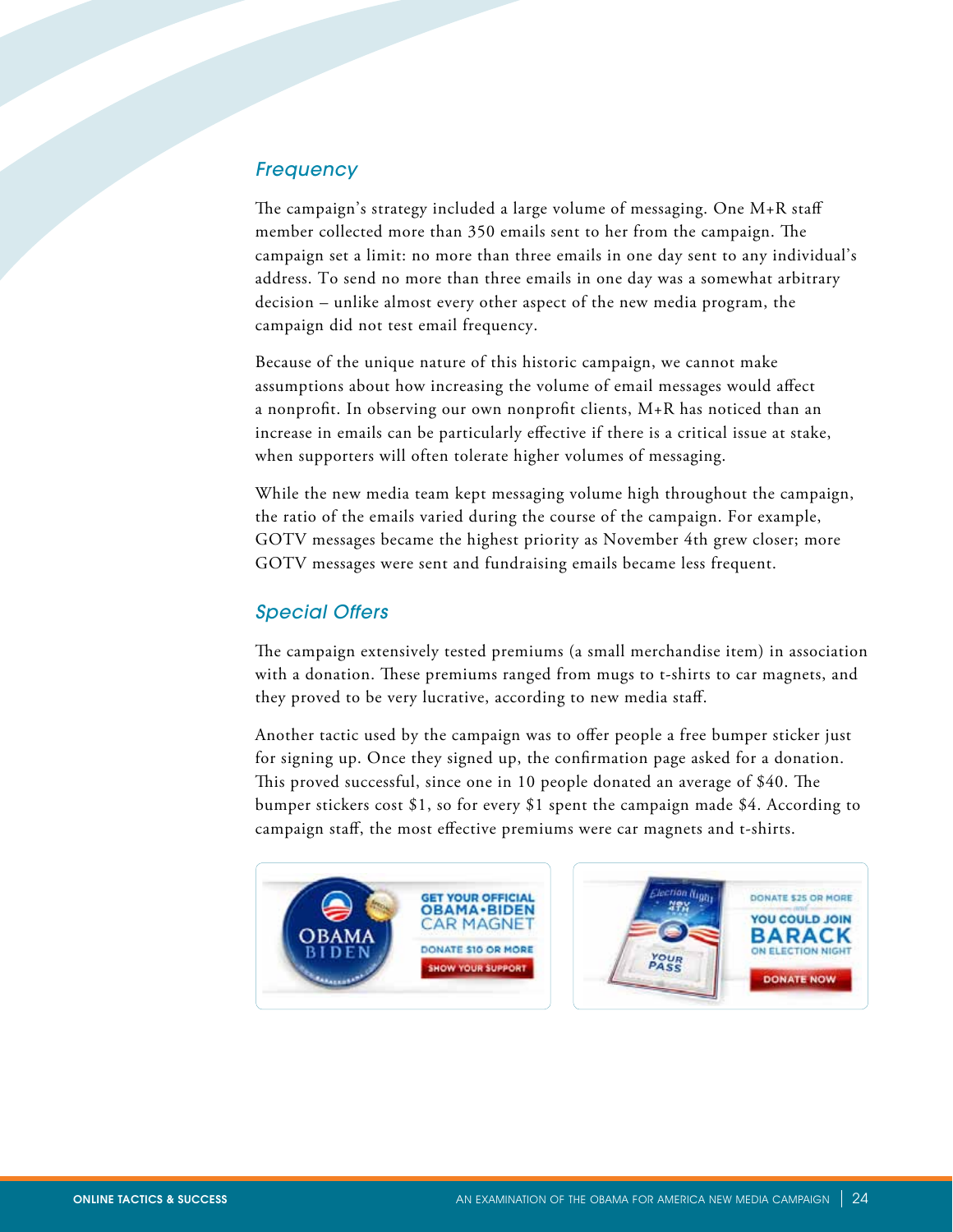Another carrot used by the campaign was the chance to win exclusive experiences, such as Dinner with Barack, joining Barack on election night or going backstage with the Obamas at the DNC Convention. These messages were yet another chance to invite people to participate in the movement—to celebrate the win they helped create. The language was never about "star power." Instead it was about a chance to be a part of history in the making. The language from an email titled "Front Row to History" reads, "When you look back on Election Day years from now, you'll tell your friends and family that this was the moment you helped make history."

The campaign also ran a matching gift campaign that partnered existing donors with new donors. An email signed by Barack Obama on October 13, 2008, explained the offer: "A previous donor has promised to match your donation to encourage you to give for the first time."

This strategy created urgency (there was a deadline) and offered a new benefit to making an online gift right then. The strategy was especially brilliant in that it could be used with two different audiences – both existing donors and new donors got the same fundamental appeal.

### *Testing*

Again and again, campaign staffers talked about how their hunches were proven wrong once put to the test. The new media team tested numerous versions of an email (upwards of 15 different versions in some cases). According to Stephen Geer, Director of Email and Online Fundraising, a few of the things that they tested included: "The design and presentation of premiums. The layout and language on landing pages. The style and content of graphics."

Although M+R did not have access to the campaign's test data, a few things stand out in many of the fundraising appeals during the final two months (when, presumably, the test results would inform best practices):

- The majority of the fundraising appeals featured no graphical header at all, in just a few cases they had a small campaign logo, but the majority started straight with the salutation.
- The emails began with two to three very short paragraphs consisting of no more than one to two sentences each and an immediate link to donate.
- Many appeals featured a large graphic, with a big red button, immediately after the first link to donate.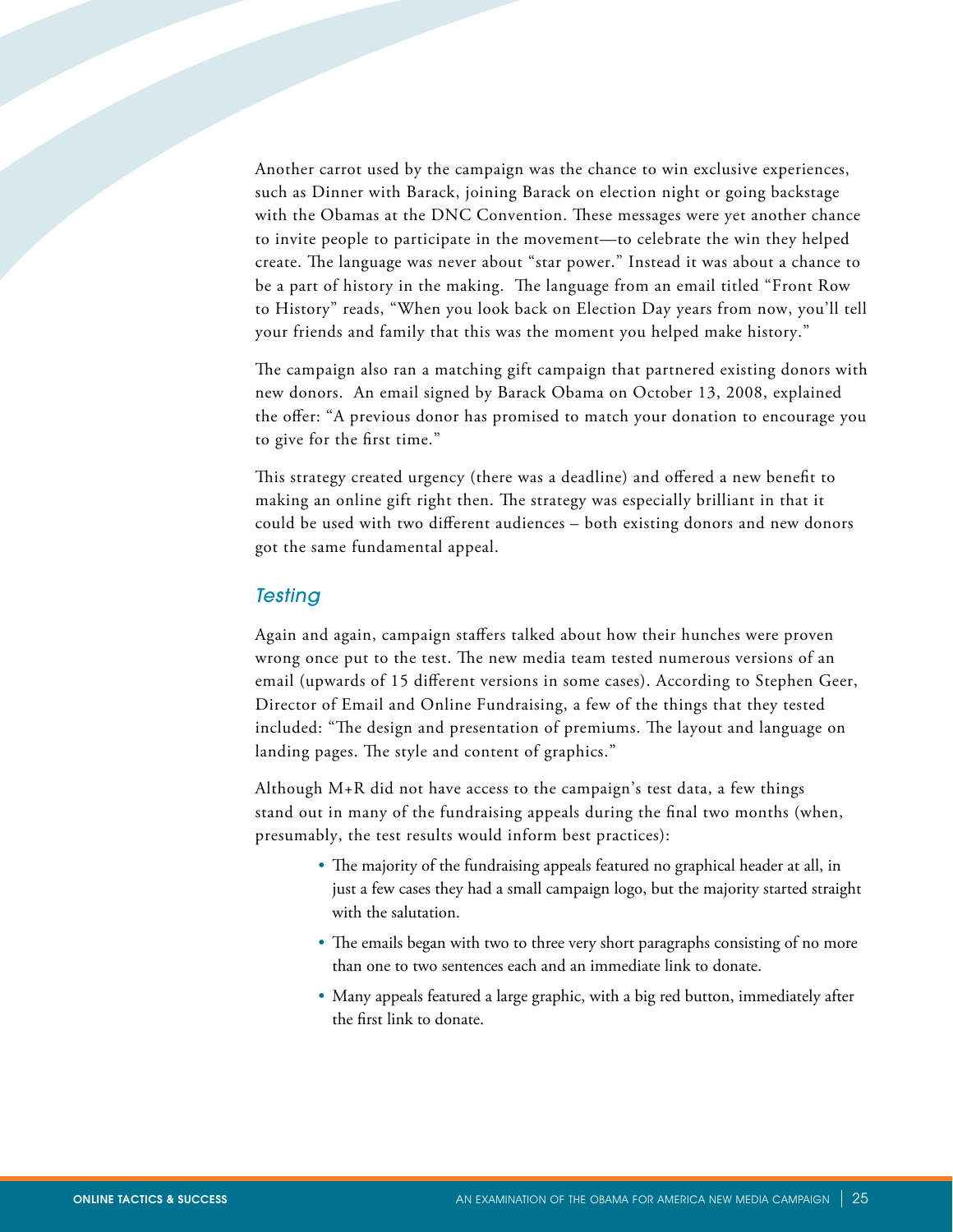### *Email Signers*

One way the campaign took advantage of the sheer volume of emails it sent was by changing the name in the "from" line. The rotation of signers included Joe Biden, Michelle Obama, David Plouffe, and Barack Obama. The writing team worked hard to carefully hone the voice of each signer and build a narrative around their personality.

Occasionally, state-level campaign staff members served as signers, such as "From: Ray Rivera, Colorado State Director." In those cases the 'ask' was usually specific to the state. For example, one email sent to Colorado voters asked them to help get out the vote in Colorado.

### *Asking for More*

New media had a simple philosophy that worked: never ask donors for less than the amount they'd donated previously. If someone just donated \$75, the next appeal would ask them for \$75 *or more*. The same was true for someone who had donated \$500—the next appeal they received would ask them for \$500 *or more*. Stephen Geer, Director of Email and Online Fundraising, explained, "During the primaries, we tested all kinds of ask amounts to people who had given \$1000 or more. What we found is that if we made a good case, an enormous percentage of them would just max out. It was unbelievably effective."

### Nonprofit Takeaways

- **Build a relationship.** Make your supporters a part of your organizational story, and have a real dialogue with them.
- **Be authentic.** This doesn't require any additional resources, but pulling back the curtain and letting your online supporters understand more about how you work can be an incredibly powerful way to deepen their investment in your organization.
- **• Be ready to seize hot moments.** Nonprofits should streamline their approval process, be on the lookout for media moments and make sure everyone is ready when an "all hands on deck" event happens.
- **Offer mission-driven premiums and prizes as incentive.** While nonprofits will want to be cautious about this strategy – there is a risk that your donor base will become too dependent on these special offers – offering a missiondriven premium or prize as an incentive can boost response rates significantly.

*(continued on next page)*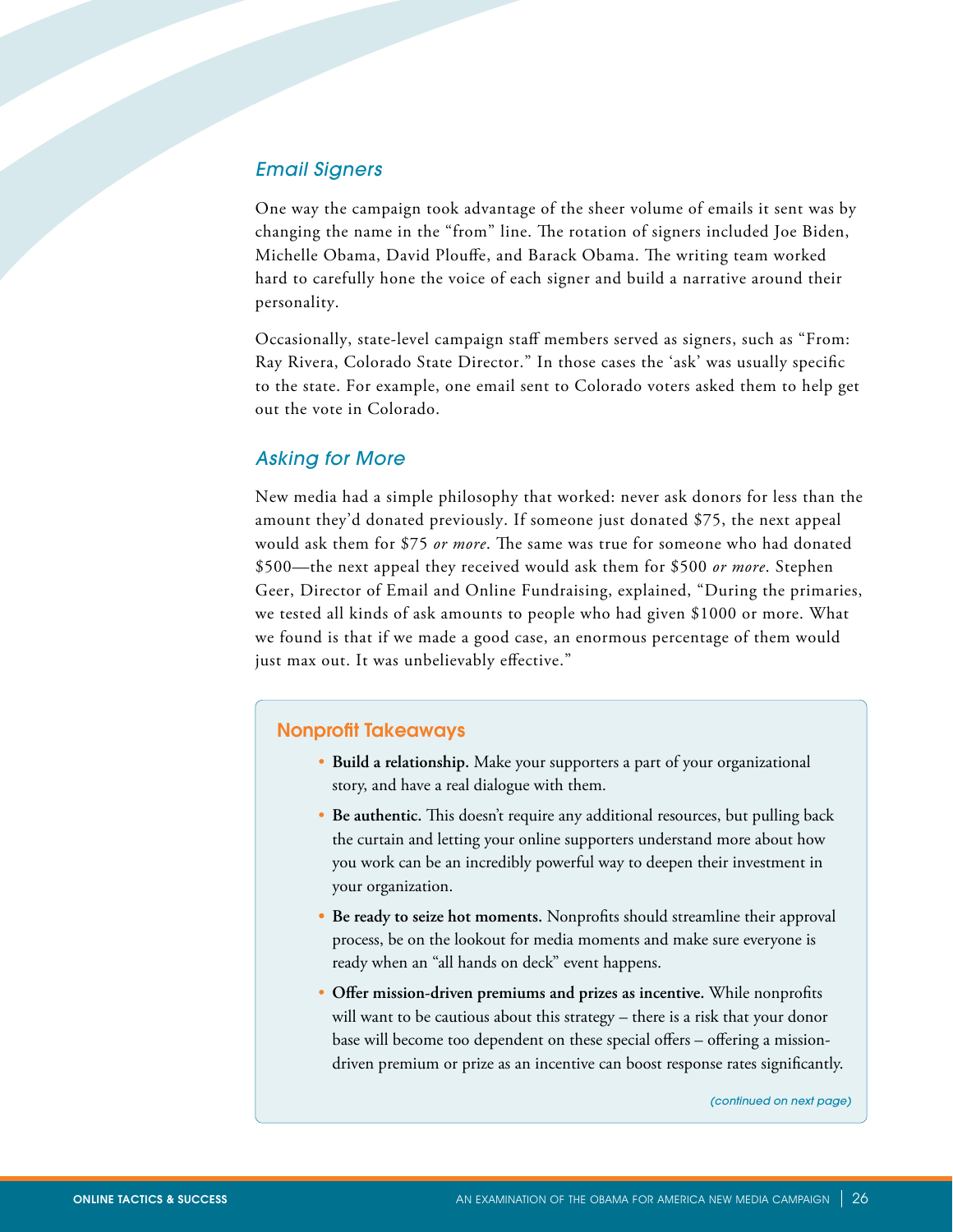A matching gift campaign can boost responses, with none of the downsides of offering a premium.

- **Test everything.** Even if you can't repeat the Obama campaign's testing program, most nonprofits should be able to do a simple A/B split test with each fundraising campaign. Consider experimenting with email signers as a part of your testing program.
- **Video.** Use video in your fundraising appeals. It doesn't have to be fancy. If you have a compelling personality at your nonprofit, try just having them speak to a standard hand-held video camera. But don't forget to test!
- **Use highest previous contributions to ask for more.** Always track how much your supporters have given in the past, and ask.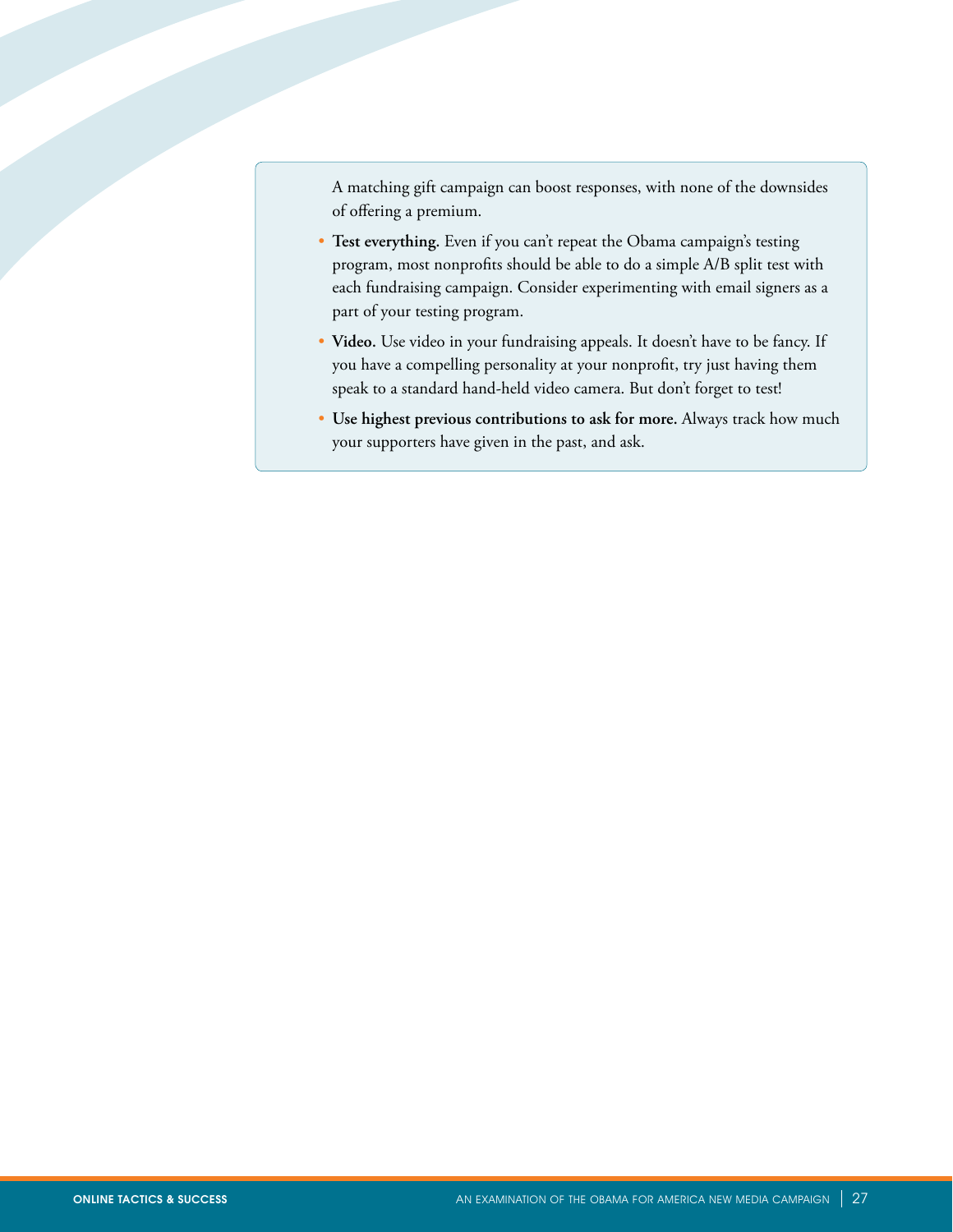### *D. Campaign Integration*

 $\mathbf{M}$ any nonprofits struggle with online tools and strategies, not only because they are new, but also because of the complex ways in which they impact every other element of a nonprofit organization. For example, an email advocacy alert that asks people to call their Senator might fall under the purview of at least four different departments – advocacy, communications, field, and development. This organizational log-jam often slows things down, and without coordination there is the risk that the online program will go off message or have people take actions that are counter-productive to the cause.

So how did OFA handle this complex interplay?

The new media team was in a unique position: it had to serve the other campaign teams even though it was not subordinate to them.

Putting aside structural issues, it is clear from our interviews that the levels of integration varied dramatically by program. We looked more closely at a few critical campaign teams – communications, finance and field.

### *Communications*

Both online and traditional communications were tightly integrated and often played off one another. Innovative online strategies would generate media coverage; high profile media moments would drive online results. According to Marie Ewald, National Programs and Fundraising Manager for Email, to improve coordination, "we had a new media rapid response person sitting in the comms team."

### *Finance*

Finance was responsible for the offline and event fundraising, but the new media team owned the online fundraising goal. It appears there was very little coordination between the strategies, beyond sending emails inviting targeted audiences to attend fundraising events.

Synchronizing online and direct mail fundraising strategies, as many nonprofits do, was not a goal for the campaign. Marie Ewald, National Programs and Fundraising Manager for Email, was responsible for most of the national fundraising appeals during the general election. Ewald indicated that direct mail and online fundraising were not integrated: "The campaign adhered to a consistent message across all channels, but online fundraising operated at a much faster pace, and we employed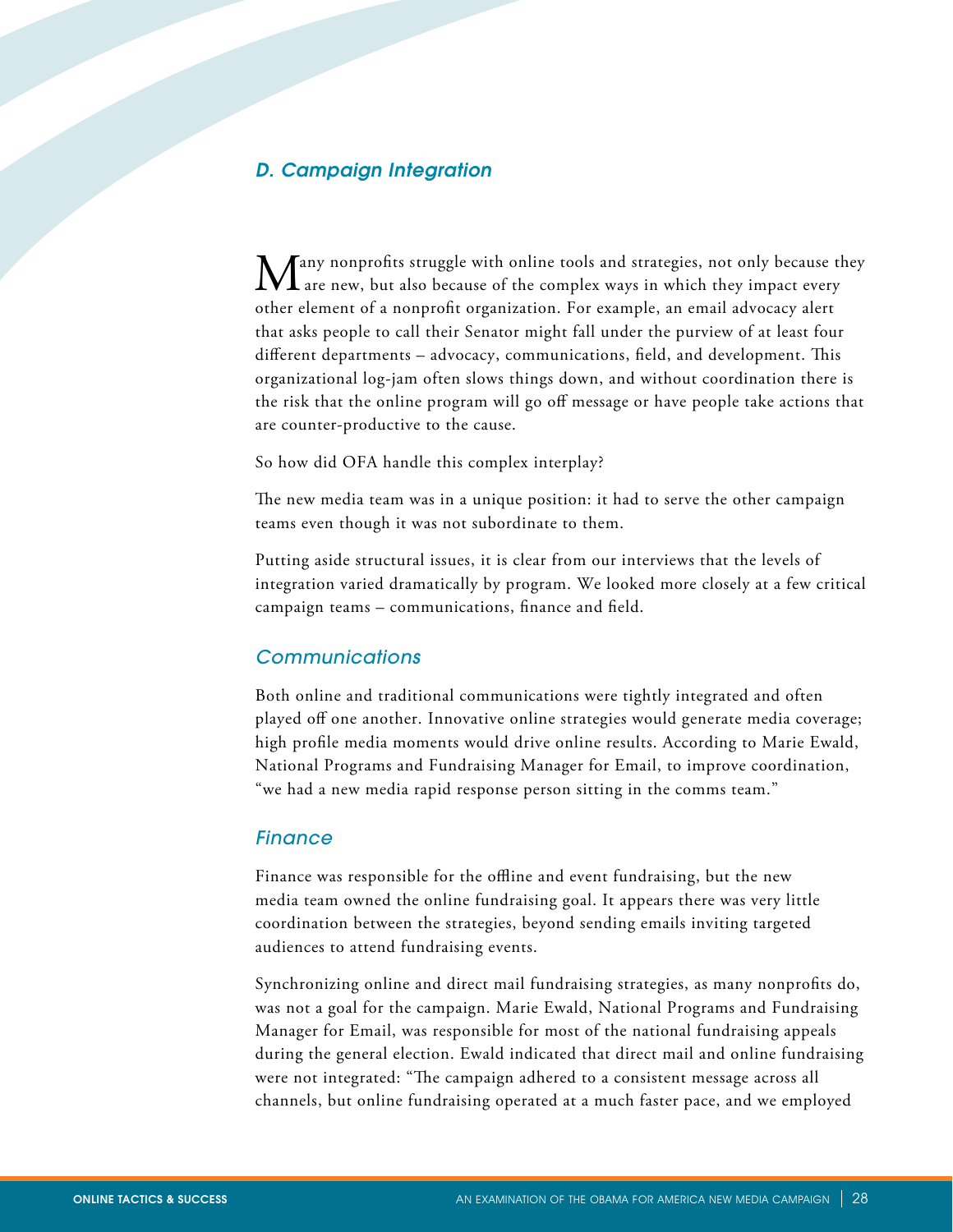tactics that were possible only with our online tools and audience."

Although this might seem to be a downside, it is possible that it actually helped the online fundraising program. The new media program wasn't hamstrung by traditional fundraising models and the online team was free to fully exploit the creative opportunities presented by the Internet.

Traditional fundraising efforts also have a much slower lifecycle: to write, print and mail a direct mail piece can take weeks, during which time the online campaign might cycle through four or five different narrative arcs.

### *Field*

There was intense coordination up front between new media and field. Initial recruitment of volunteers was a key role for the new media program. Volunteer recruitment was primarily driven by email, often featuring compelling video. Additional volunteers were identified from the My.BarackObama.com tool.

National Field Director Jon Carson appreciated this aspect of the program. "The first thing new media did – it just found people that you don't find otherwise," he said. Jeremy Bird, Ohio General Election Director, reinforced this point, explaining that the new media program's "biggest benefit to field was the list of potential volunteers."

However, once volunteers connected to a local field office, their online and offline experiences ceased to fully integrate. "The offices, neighborhood teams, precinct captains, simply weren't reflected with the online social networking tools. The new media tools were not set up to mirror the offline neighborhood team structure in a meaningful way," explained Bird. "This was a big failure – a failure primarily caused by a lack of time for that integration to happen in a meaningful way."

Although the field program did use a complex Web-enabled database to manage volunteers and voter contacts, it was not integrated with the new media program. The Voter Activation Network (often referred to as 'the VAN'), which powered the field program, was never successfully integrated with the Blue State Digital tools that managed the online organizing program, much to the dismay of many involved in the campaign. According to Carson, the campaign "never tied the new media program to the VAN in any kind of successful way."

There is some consensus that if the online tools to support the field program had been developed earlier, perhaps integration would have ultimately been more successful. But several staff mentioned the fundamental reality of technology development life-cycles: they just don't move that fast!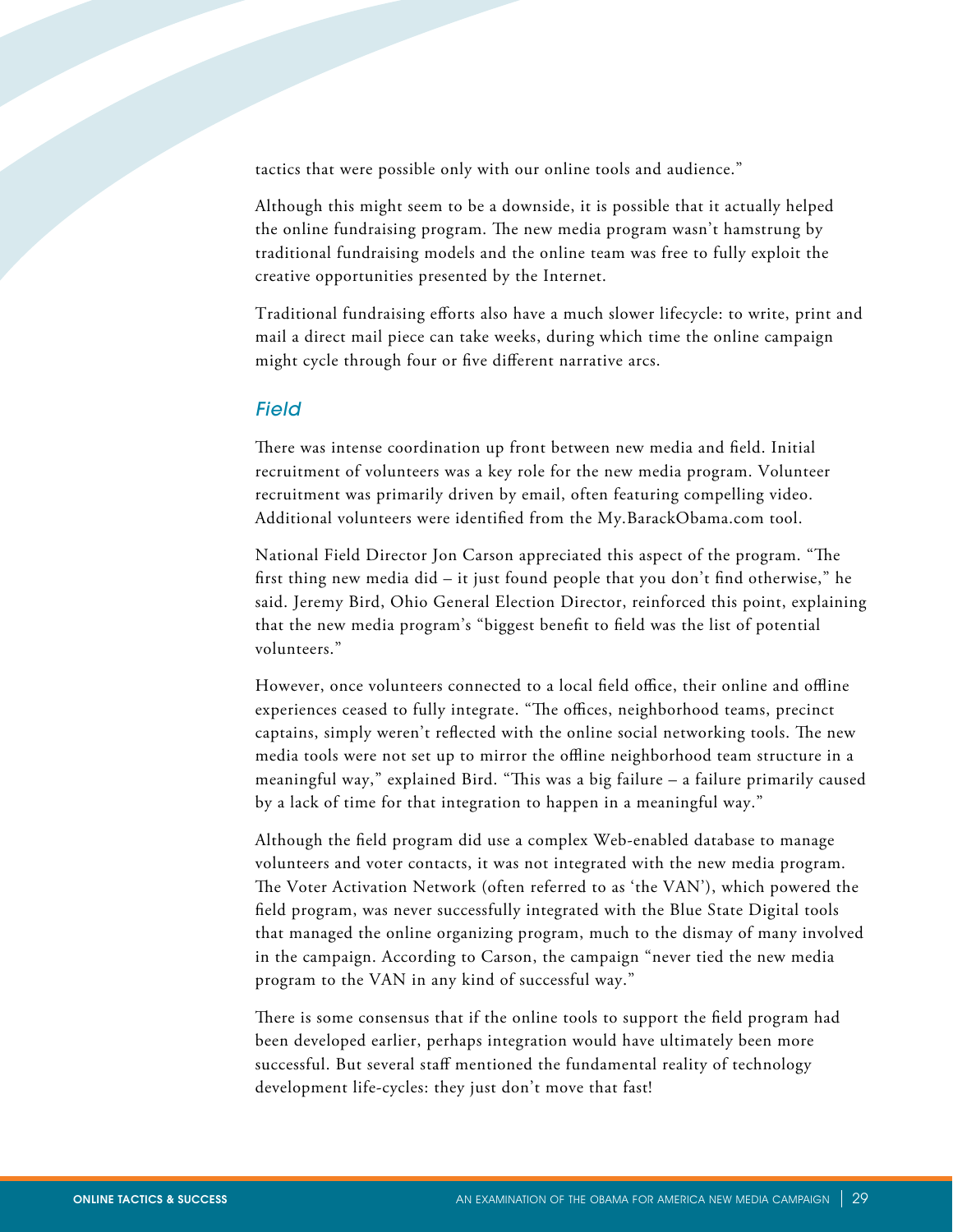### Nonprofit Takeaways

- **Integration may matter less than you think it does.** Perhaps one obvious lesson is that all tools and strategies don't have to integrate for you to achieve success. OFA ran an incredible field program that wasn't directly integrated with the new media program.
- **Technology development takes time (and money!).** Don't expect to develop a completely new tool on the fly (especially if it is expected to scale up, as most are). A nonprofit organization may be better off looking for established options that have already been designed and tested.
- **Email and video** *can* **drive volunteers.** Email was successful at turning out huge numbers of volunteers. The use of video in those emails was an innovative strategy that pulled volunteers into the campaign.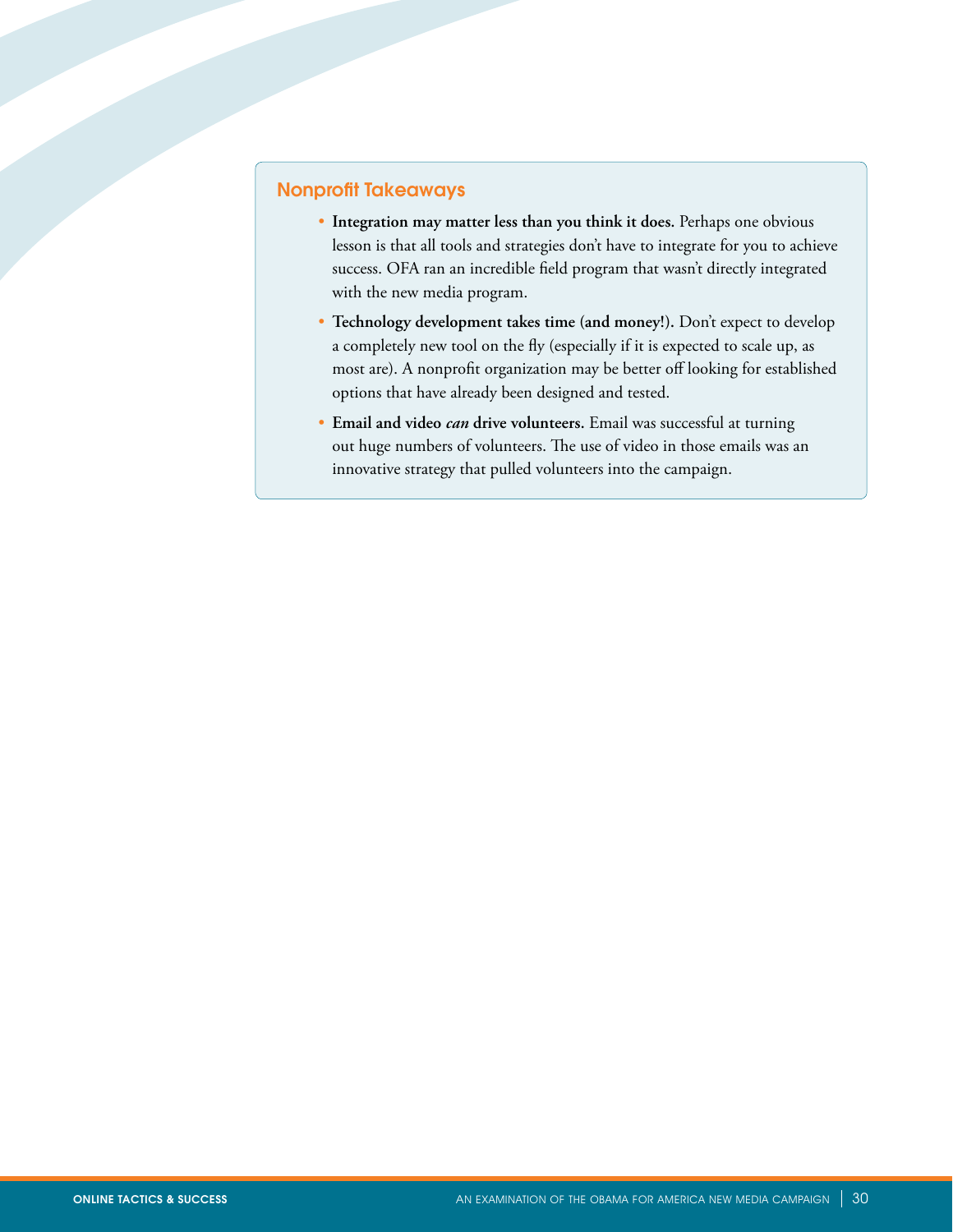### *E. Video*

FA's 15-person video strategy team was directed by Kate Albright-Hanna, who left CNN to become the Director of Video in Obama's new media juggernaut. By October 2008, her team had posted over 1,800 videos on the campaign's YouTube account.<sup>16</sup> The Obama campaign's videos had racked up 889 million views. That translates into 4.6 million hours of viewing time. Put into real dollars, that is equivalent to \$46.9 million in 30-second TV spots.<sup>17</sup>



(Compare that to John McCain's campaign, which posted just over 330 videos on YouTube by October 2008).

The official numbers also pale in comparison to the unofficial video content posted about the candidates from outside the campaigns. Across 200 video platforms (including YouTube) there were over 104,000 videos mentioning "Barack Obama" and more than 64,000 mentioning "John McCain."

How did the Obama campaign handle all of that external content about its candidate? What was the strategy behind the production and distribution of video content? Nonprofits can learn a lot from the answers to these questions. Below are the cornerstones of the new media team's video strategy as well as tips and best practices that nonprofits can put to work. (The Obama campaign video archive can also be found online here: http://www.youtube.com/profile?user=BarackObamadotc om&view=videos.)

### *A Journalistic Approach*

The vision for the use of video by OFA was very different than past presidential campaigns. That's because, according to Kate Albright-Hanna, Director of Video, "We weren't selling the candidate like a product. Instead we simply covered the movement around the campaign." Given her background at CNN, Albright-Hanna

<sup>16</sup> http://www.youtube.com/profile?user=BarackObamadotcom&view=videos

<sup>17</sup> Rasiej, Andrew and Micah Sifry. "The Web: 2008's Winning Ticket." Politico.com 12 Nov. 2008 <http://www.politico.com/ news/stories/1108/15520.html>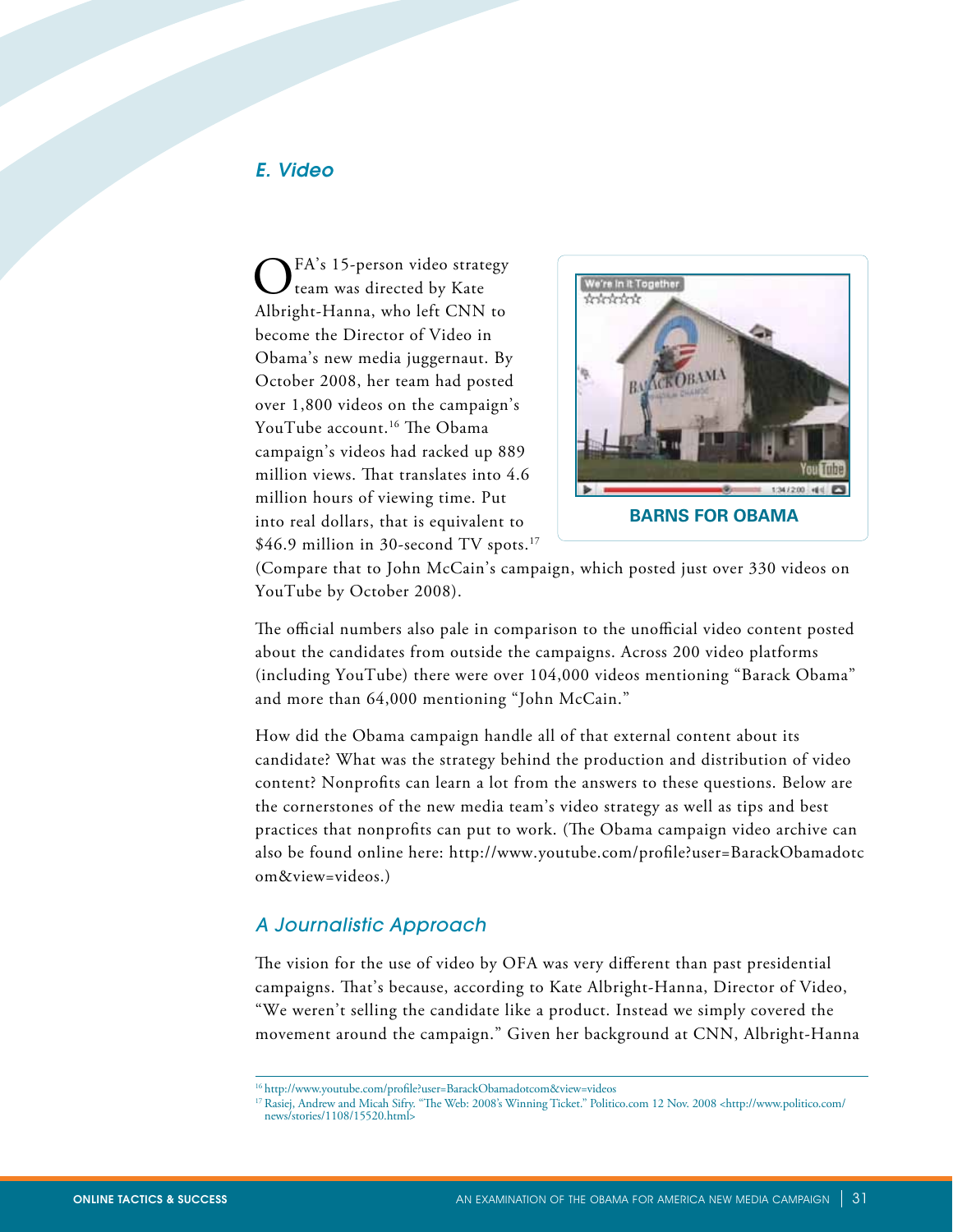espoused a journalistic approach to video, inviting individuals to tell their own stories and talking directly *to* people, not *at* them. The goal was to engage people, draw in viewers and make them feel like they were part of something big.

### *Local Real-World Stories*

The video team set out to highlight what was truly going on in the country – not just to sell a candidate. In order to locate people to tell the story of the movement, the video team worked very closely with the field team. The field staff was ideally situated to funnel real people and their compelling stories up to the new media staff.

For example, a field worker in Colorado interviewed Charles Alexander, who talked about the



passing of his wife, his generation and how young people are now giving him faith. The video included footage of Alexander's once-in-a-lifetime meeting with Barack Obama himself. It was a pretty raw video with little post-production, but it went viral. To date it has been viewed more than half a million times.

### *Forget About Control*

Micah Sifry, Editor of Personal Democracy Forum, put it this way: "You aren't 'giving up' control, the control is already gone when it comes to the Web."

There was no way to control the tidal wave of video content about their candidate, so the Obama team simply ignored just about all of it and focused resources on producing their own exceptional videos.

When a good video did crop up outside the campaign, such as the will.i.am "Yes We Can" video, the campaign helped promote it. The strategy was simple: highlight the good content that aligned with the campaign's values, and ignore the bad.

### *Exclusive "One-on-One" Reports*

David Plouffe's raw strategy updates "from the frontlines" were a huge hit with campaign supporters, according to new media staffers. They were also particularly successful fundraising vehicles. "We wanted people to feel like he was talking directly to them about the game plan," said Kate Albright-Hanna, Director of Video.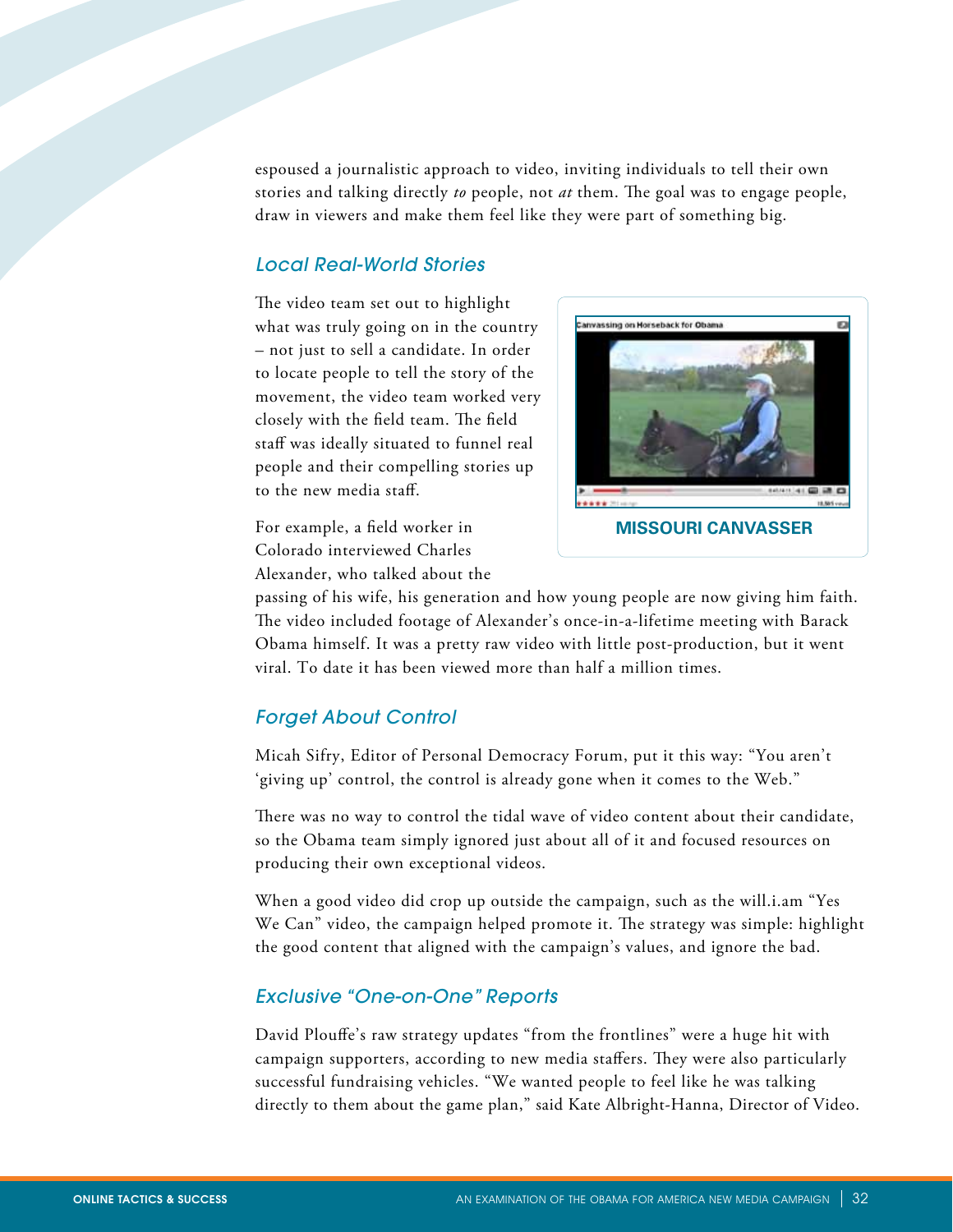The very best examples of the Plouffe videos provided exclusive information that supporters couldn't find elsewhere in the media. This buttressed the campaign's goal of talking to supporters one-on-one and making them feel like they were right there alongside key campaign staff every step of the way.

The video team always aimed for authenticity during production, recording the videos on the spot with no special equipment and not employing slick postproduction editing.

### Nonprofit Takeaways

- **Speak to your supporters directly.** Put your own staff in front of a camera and give your supporters information they can't find anywhere else. Draw them into your work and engage them as an important part of your movement. Don't just tell your supporters they are important, treat them like they are.
- **Record passionate volunteers.** If resources are tight and your staff is stretched thin, make sure you have the channels in place to find someone like Charles Alexander who can talk about your issue from the heart. There is no way to place a value on this kind of raw authenticity. Make sure your organization puts infrastructure in place that will find and highlight the Charles Alexanders of the world. The passion and emotion that drives people to care about your mission is out there. Find it and press "record."
- **Produce a lot of video.** The campaign made 1,800 videos. Not all of them were exceptional. But rather than spending six months producing a single perfect video, Arun Chaudhary, New Media Road Director, recommends, "Think broader. If you just have enough video, some of it will spark."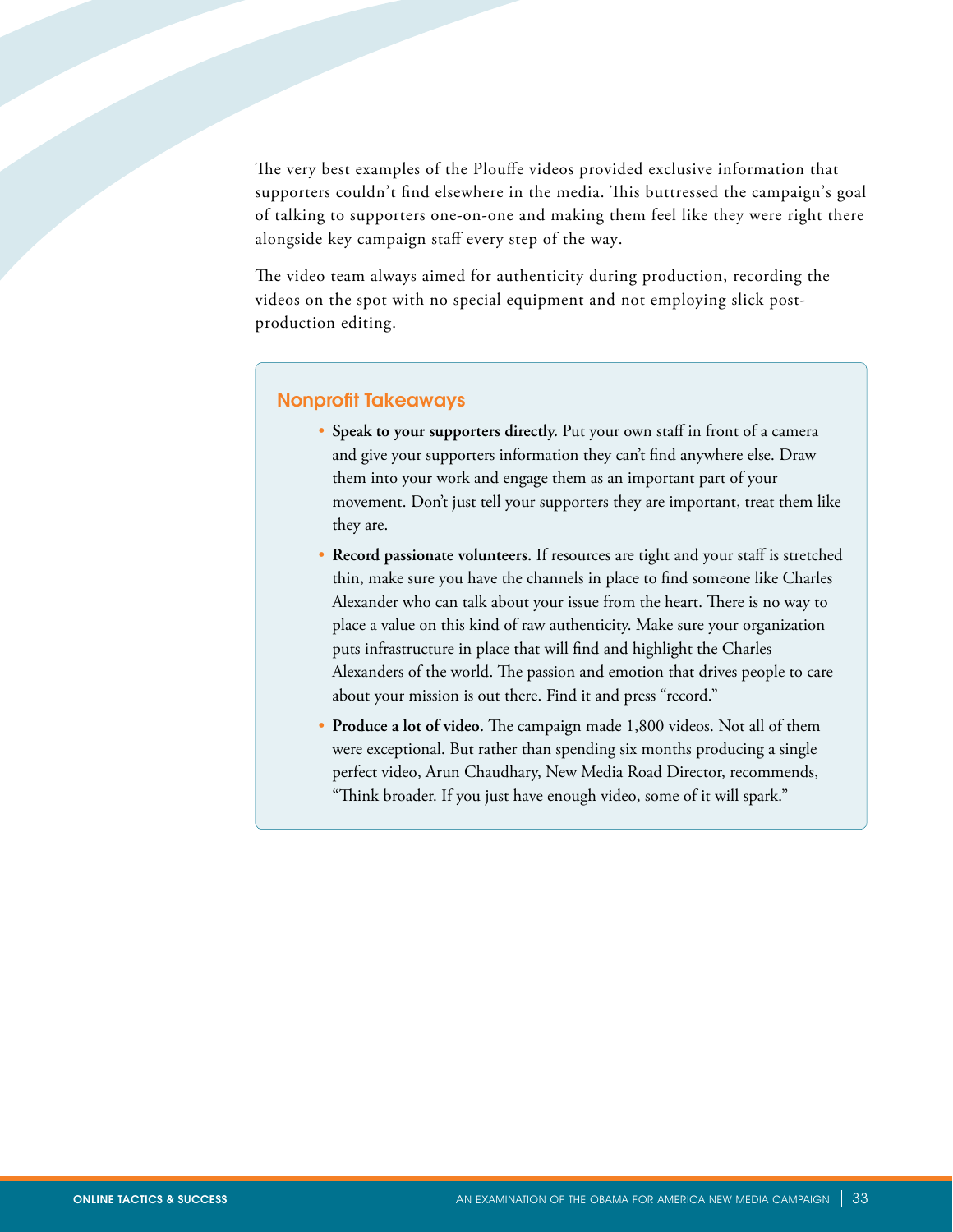### *F. External Social Networks*

Facebook, MySpace, Twitter, and other social networks played a crucial role for the campaign by building a tangible grassroots mentality. These networks helped to create a sense of a bottom-up community by giving people the tools to host events, share enthusiasm with their neighbors and organize where they lived.

Obama was also the first candidate to have profiles on more niche social networks including AsianAve.com, MiGente.com and BlackPlanet.com, which helped seek out Asian, Latino and African American voters.18 However, the campaign was deliberate. They selected fewer than 20 social networks and kept their efforts focused.

In the end, about five million supporters were engaged with the campaign across all external social networks. However, despite this large volume of supporters, it does not appear that this yielded significant returns in terms of fundraising or volunteerism. Stephen Geer, Director of Email and Online Fundraising, explained, "From a fundraising perspective, external social networks are not a good use of time. No one has ever really cracked that code."

Many staff noted that the real value of the social networking was in branding and visibility, which are more difficult to measure.

Scott Goodstein, External Online Director, explained his theory that "social networks are part measurable, and part radio." Like radio, it is difficult to track responses to individual promotions via social networks. Goodstein also suggested that the focus of social networking should not be on driving people to join your email list. "It's not about joining the email list. It's about distributing the message."

Staffers were quick to point out that, even without a significant direct marketing return on investment, social networking *should* be a part of a nonprofit's new media strategy—but with caveats:

> "If you are running a campaign and you push it from 18 different places, it's going to be better. But if you have to pick one, growing your email list is going to be a better use of your time."

*- Judith Freeman, New Media Field Manager*

<sup>18</sup> Vargas, Jose Antonio. "Obama's Wide Web." The Washington Post 20 Aug. 2008: C01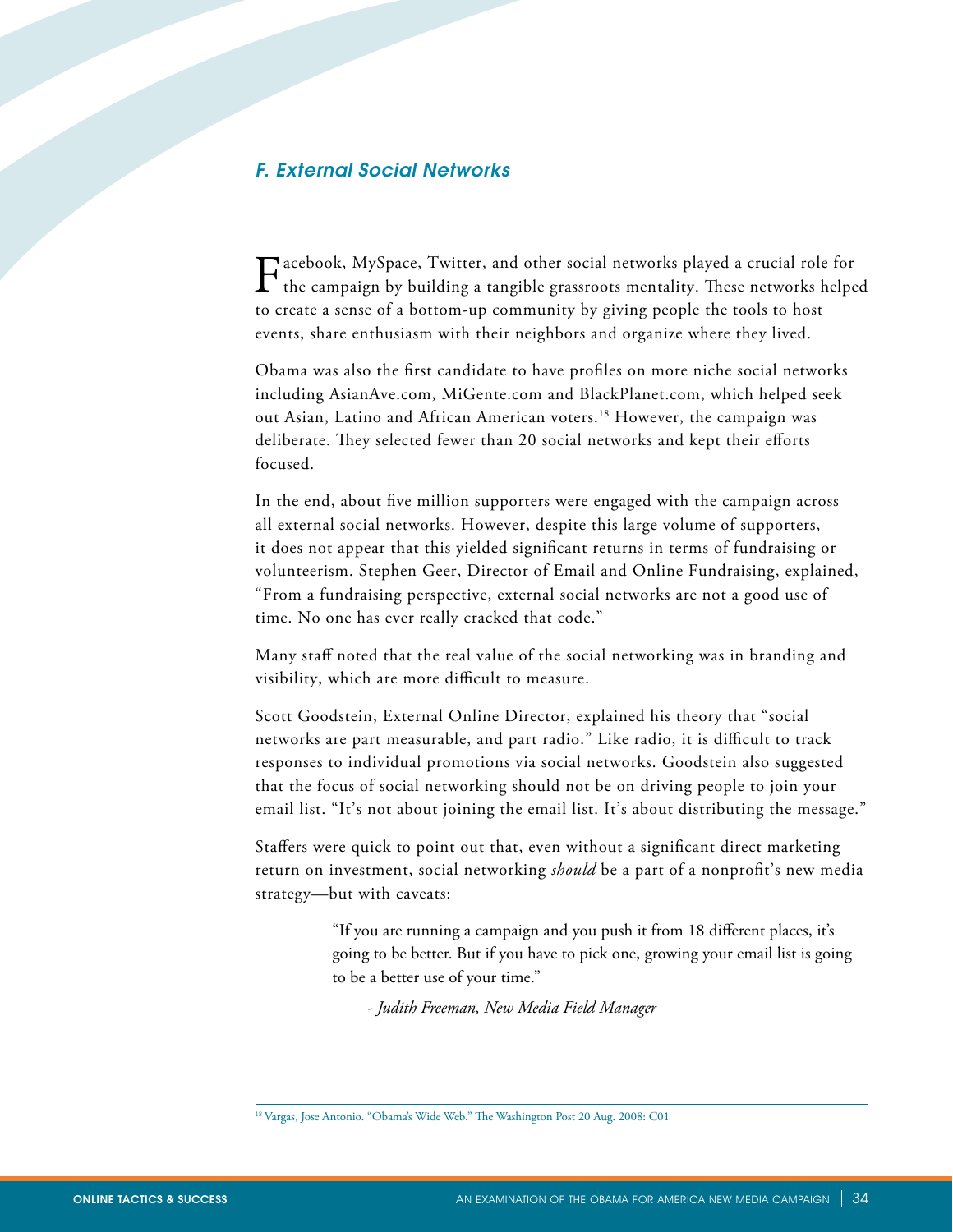"Don't get attached to any one social network. Look at what is happening in your own community, look at what social networks your community is already in, and then design your social networking strategy to go there."

*- Scott Goodstein, External Online Director*

The new media team had interns and paid staff that monitored content, posted comments and managed dozens of social network accounts. In a nonprofit context, resources are likely more scarce than they were for the Obama campaign.

### Nonprofit Takeaways

- • **Don't expect a large, measurable return on investment.** If your goal is branding and visibility, social networks can be incredibly valuable. But if you are seeking to raise money or recruit large volumes of volunteers, your resources may be better spent on other tactics with a higher return on investment, such as email marketing or website optimization.
- • **Be selective.** Goodstein advised that nonprofits "[shouldn't] adopt a tool until it has a critical mass of its own." What is shiny and new *now* may not be hot later. (MySpace is as an example of a once-popular tool that is now falling out of favor).
- Do it right. If you are going to be present on Twitter or Facebook, dedicate real resources to providing a steady stream of content, responding to supporters and engaging in the social network.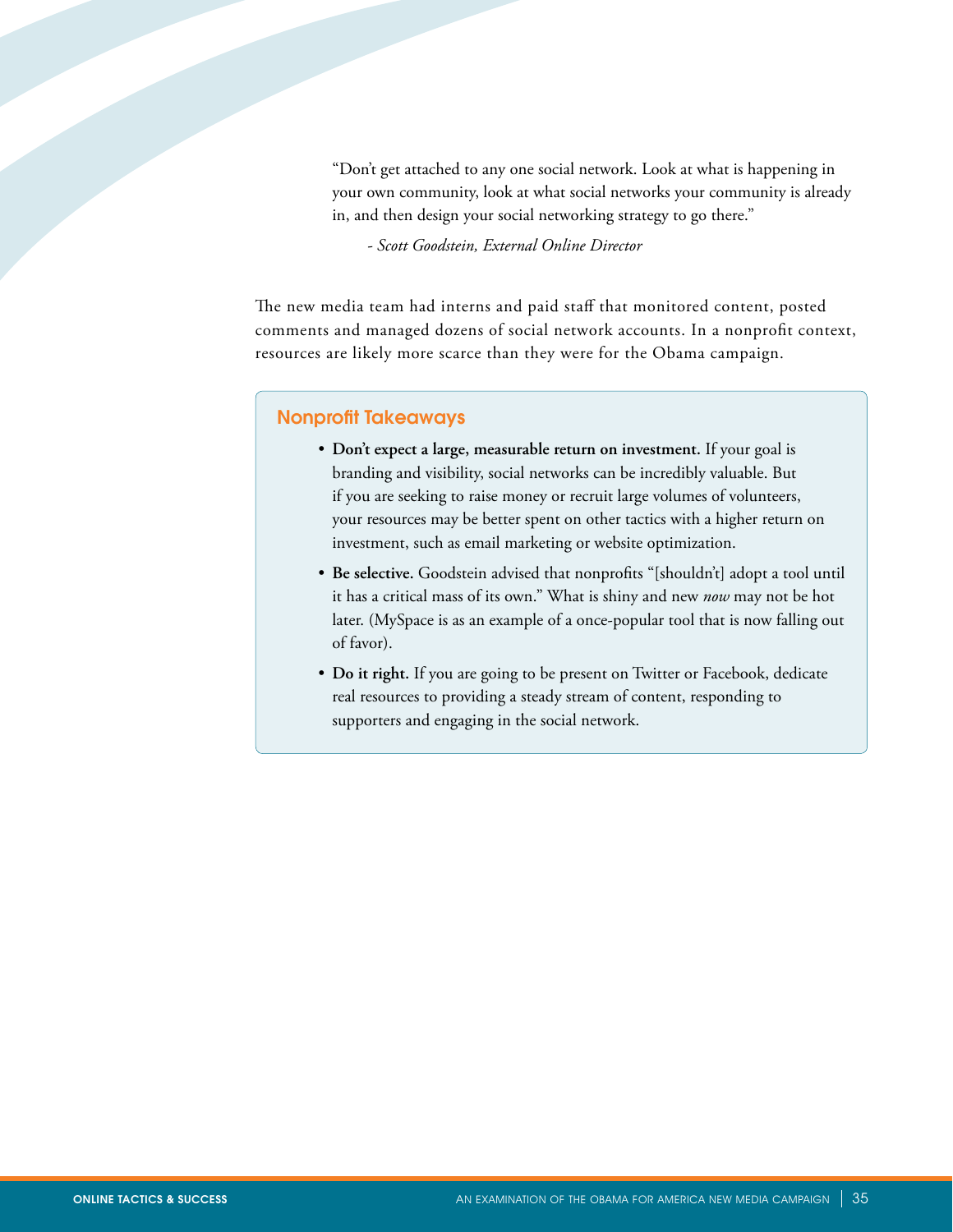### *G. My Barack Obama*

My.BarackObama.com was an online community toolset provided by the campaign that allowed supporters to form their own groups, make phone calls from home, organize their own house parties and events, and run personal fundraising campaigns. The campaign's blog was also hosted on this tool. The number of participants was big – two million profiles.<sup>19</sup>

Even with a huge potential audience, My.BarackObama.com (affectionately called "MyBO" by new media staff) proved expensive to build and maintain.

The group functionality on MyBO spurred the creation of affinity groups like "Dental Hygienists for Obama" and "Houston for Obama." These groups were particularly valuable to the campaign when it entered a state with paid field staff for the first time, as they allowed the campaign to quickly identify the most committed volunteers.

Using MyBO's self-directed fundraising tools, 70,000 individuals collected \$30 million – an impressive total, but still just 6% of the total \$500 million raised online.20 This type of fundraising is often referred to as 'personal fundraising' and it involves giving your supporters online tools they can use to raise money from friends and family, and track the results. Personal fundraising has been shown to be very effective for health nonprofits that use it to enable fundraising for walk-a-thon type events.

According to field staff we spoke with, the phone calls made through the MyBO toolset represented a tiny fraction of the calls actually made by the campaign; the majority of the calls were made through the field effort. Data on the total calls made via MyBO was not readily available, but some sources reported that it was "millions."<sup>21</sup>

National Field Director Jon Carson explained: "No matter where new media goes, you are never going to change the human trait that we do the most work in groups. The notion that people are going to log onto their computers and be a part of the campaign as an individual in their home did not bear fruit at all… One volunteer inside a campaign will do 50 to 100 times more actual voter contact than someone sitting at home."

<sup>19</sup> Ibid.

<sup>20</sup> Talbot, David. "The geeks behind Obama's web strategy." The Boston Globe 8 Jan. 2009.

<sup>&</sup>lt;sup>21</sup> <http://www.bluestatedigital.com/casestudies/client/obama\_for\_america\_2008/> and Havenstein, Heather. "My.Barack.Obama. com social network stays online after election." ComputerWorld.com 10 Nov. 2008 <http://www.computerworld.com/s/article/9119718/My.BarackObama.com\_social\_network\_stays\_online\_after\_election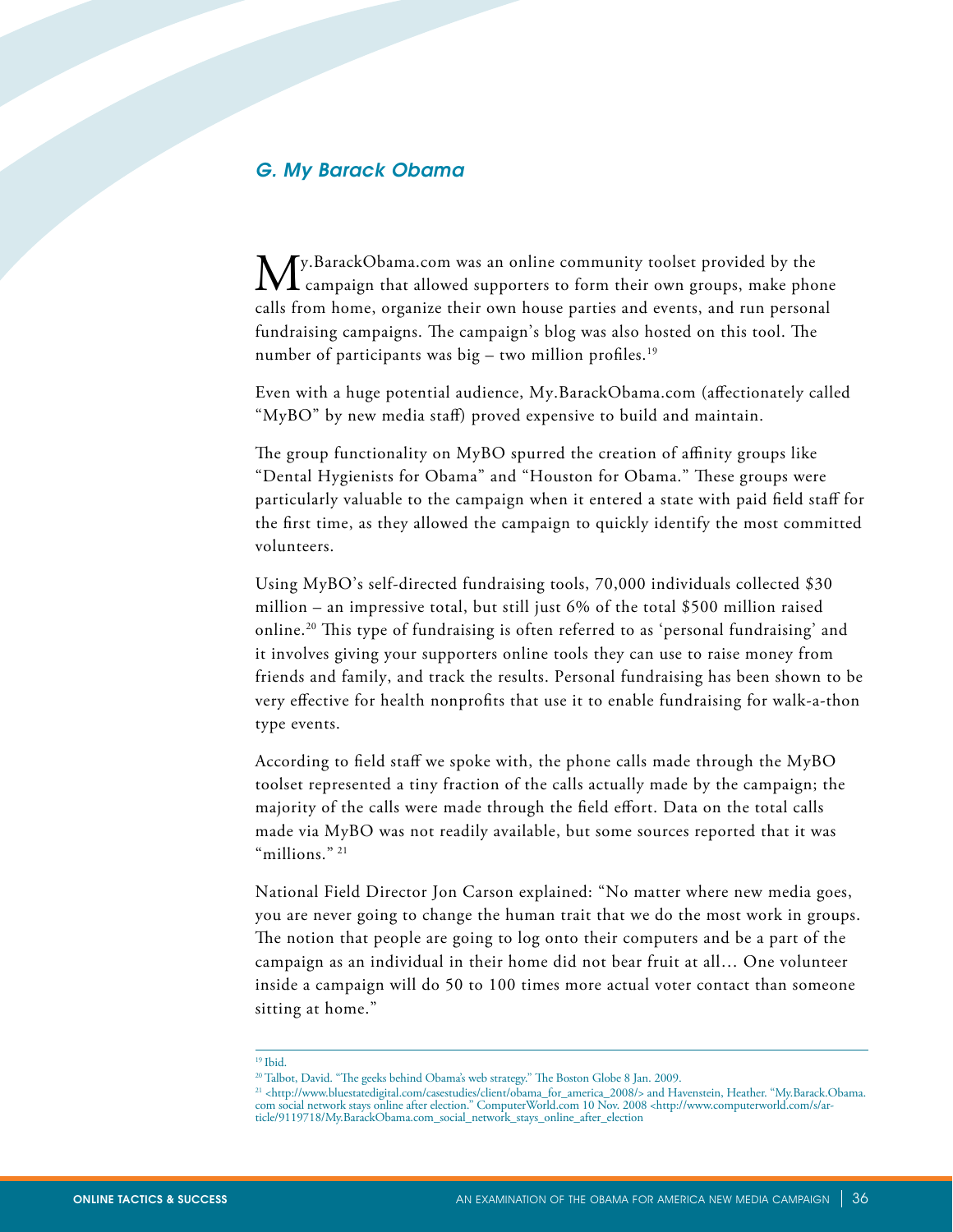On the other hand, Natalie Foster, National Director of Online Organizing for the Sierra Club, found these online tools invaluable in non-swing states. "For the first time ever we were able to engage the whole country."

In addition to the cost of the tools themselves, the campaign dedicated significant resources to staffing this program. According to Nikki Sutton, New Media Constituency Coordinator, early in the campaign they would make a phone call to every person who signed up to do personal fundraising, welcoming them to the program. They held weekly conference calls with the phone volunteers and the personal fundraising volunteers to help keep them motivated and engaged. Running this program required significant staff and intern hours.

### Nonprofit Takeaways

- **Virtual field organizing is unlikely to rival real-world field organizing in the near future.** Office and field staff working on the ground will recruit more volunteers than virtual outreach. However, using online tools to generate phone calls and other volunteerism may still be productive if traditional field work simply isn't an option.
- **Personal fundraising for political campaigns is not yet as effective as direct email fundraising.** While we do see many event-oriented nonprofits raising significant funds online via walk-a-thons and bike-a-thons, nonprofits that launch personal fundraising programs without these events or types of causes may not see dramatic returns. In fact, simply sending another email or two to your in-house email list may yield as much revenue as launching a personal fundraising program, at a much lower cost.
- **There is no need to build your own online community.** Many of the staff we spoke with specifically recommended that nonprofits look to leveraging existing online communities like Facebook and MySpace, rather than trying to create their own online community. That MyBO was successful was likely a "one-off anomaly," according to Jon Carson, National Field Director.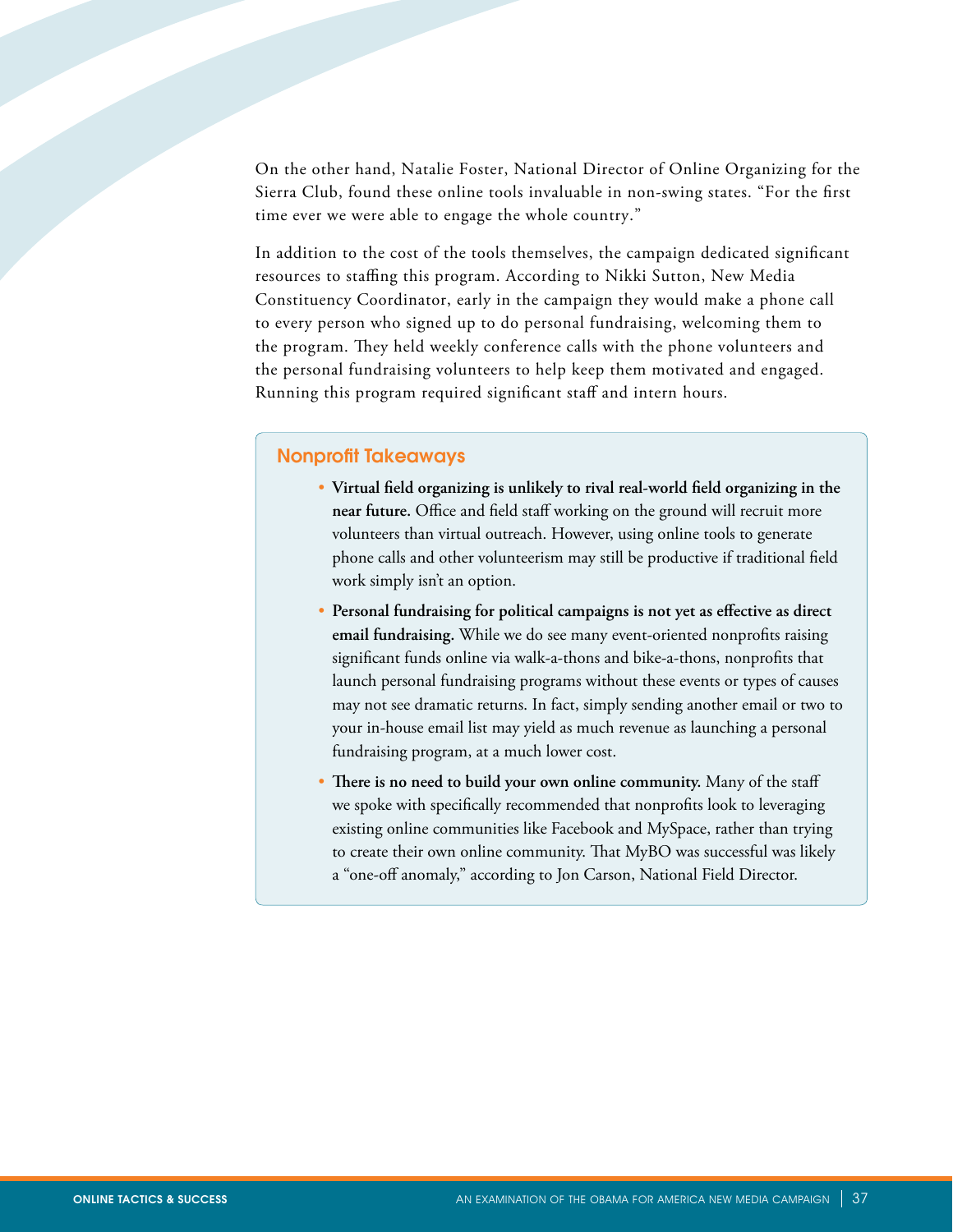### *H. Mobile Text Messaging*

Let's face it – nonprofits rarely have an announcement as important as who t<br>next Vice President of the United States might be. Short of having a big Tet's face it – nonprofits rarely have an announcement as important as who the secret to reveal to supporters who sign up, how can nonprofits leverage mobile text messaging as a tool to achieve their missions?

The answer is still evolving, but the reality is that mobile phones are getting more powerful and they are in the hands of a whopping 87% of Americans.22 Of those, 52% actively use text messaging.<sup>23</sup>

Early in the campaign Joe Rospars said, "I don't think there's a campaign or a political organization right now that has figured out how to smartly use [mobile] technology. There's going to be a lot of experimentation." 24 For one thing, a text message incurs costs for supporters depending on their cell phone plan. But it was a tactic that aligned nicely with the campaign's goal to connect in a more personal way with supporters.

Aside from the V.P. announcement, the campaign also sent general text messages like this one sent on July 23, 2007: "Watch Barack debate tonight live on CNN! 7pm EDT. REPLY back with your name and your thoughts during & after the debate."

Once the list of mobile supporters reached critical mass, the campaign was able to geo-target. Before the Pennsylvania primary, the campaign sent this text: "Help Barack get out the vote in Pennsylvania! If you can get to PA between now and 4/22, REPLY to this msg: TVL and your NAME (ex. TVL Ann). Please fwd msg."<sup>25</sup>

Stephen Geer, Director of Email and Online Fundraising, had this to say about mobile text messaging: "You can reach people and groups that just aren't online. It has huge potential. Our text list was probably the first political list that was truly big enough for geo-targeting. For example, on Election Day, we could text people in a state where polls were overwhelmed and voters were waiting in line and say, 'Stay in line! The polling hours are being extended to be sure everyone gets to vote.' That person could tell others in line to stay."

<sup>22</sup> <http://ctia.org/advocacy/research/index.cfm/AID/10323>

<sup>23</sup> "Obama's V.P. Text Message Reaches 2.9 Million." [Weblog entry.] Nielsen Wire. The Nielsen Company. 26 Aug. 2008. <http:// blog.nielsen.com/nielsenwire/online\_mobile/obamas-text-message-reaches-29-million-and-makes-history/>

<sup>&</sup>lt;sup>24</sup> Vargas, Jose Antonio. "Text-friendly hopefuls vie for hearts and thumbs." The Washington Post 30 June 2007: A01.

<sup>25</sup> Vargas, Jose Antonio. "Obama's wide web." The Washington Post 20 Aug. 2008: C01.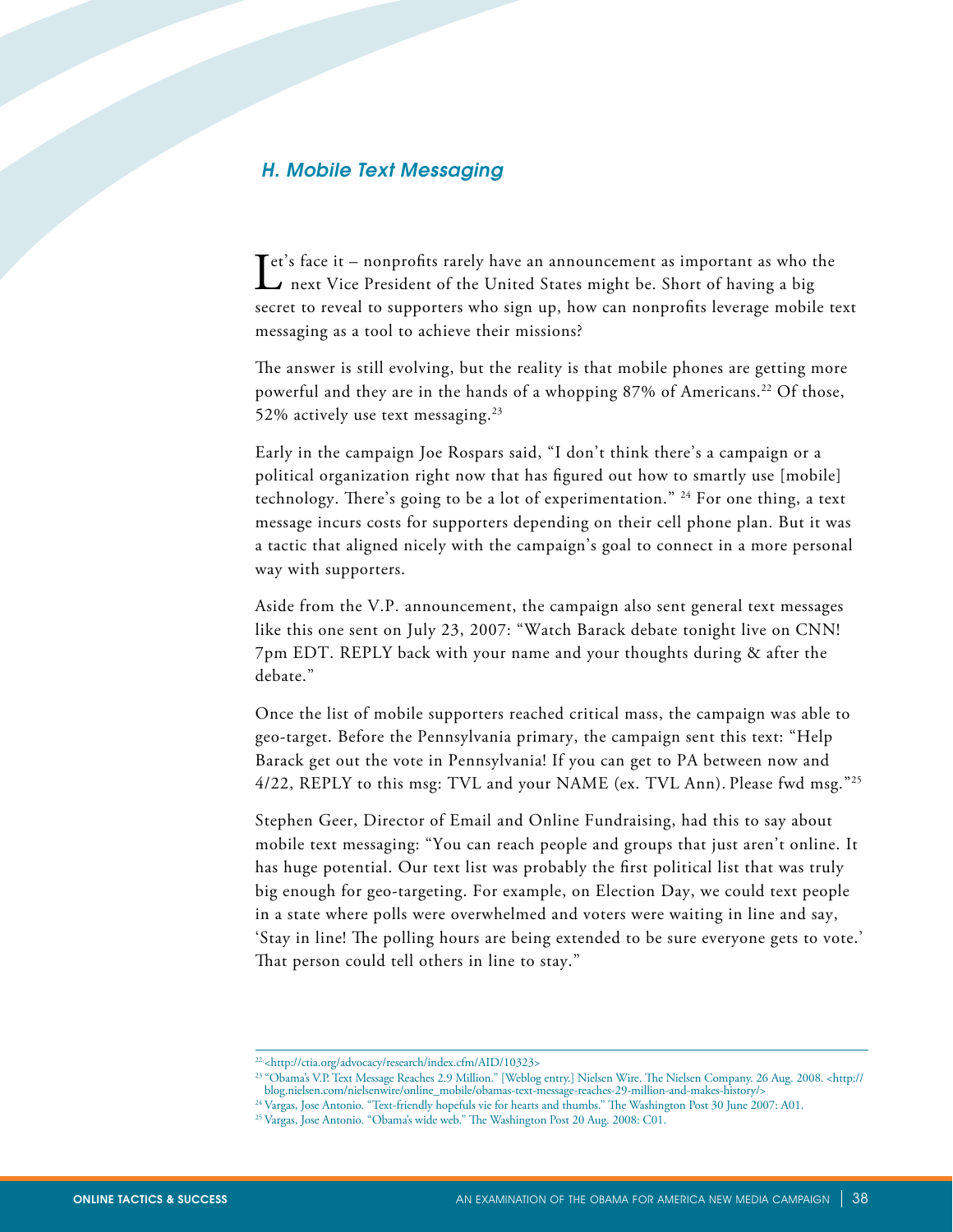Geer went on to add that "mobile did not have a major fundraising role, but there are technologies on the horizon that will boost that. And like social networks, there's undoubtedly a synergistic effect, but it's not something we tested extensively."

The historic nature of a political campaign like Obama's allowed for more adventurous experimentation in text messaging. The role of mobile messaging in a nonprofit's strategy continues to evolve.

### Nonprofit Takeaways

- **Give it time.** Mobile text messaging is just now reaching a critical mass that would allow it to be an effective tool for nonprofits. Although it may make sense to invest in it now, don't expect it to rival email any time soon as a driver of activism and fundraising.
- **Make it relevant.** Mobile text works best in incredibly time-sensitive moments when there is a logical reason for sending a text message. If you're launching a mobile text program, make sure your texts are all very timely and relevant.
- **Integrate with other channels.** OFA collected cell phone numbers via the website, while the mobile text examples above promoted very concrete offline activities. Don't expect your mobile text program to stand alone.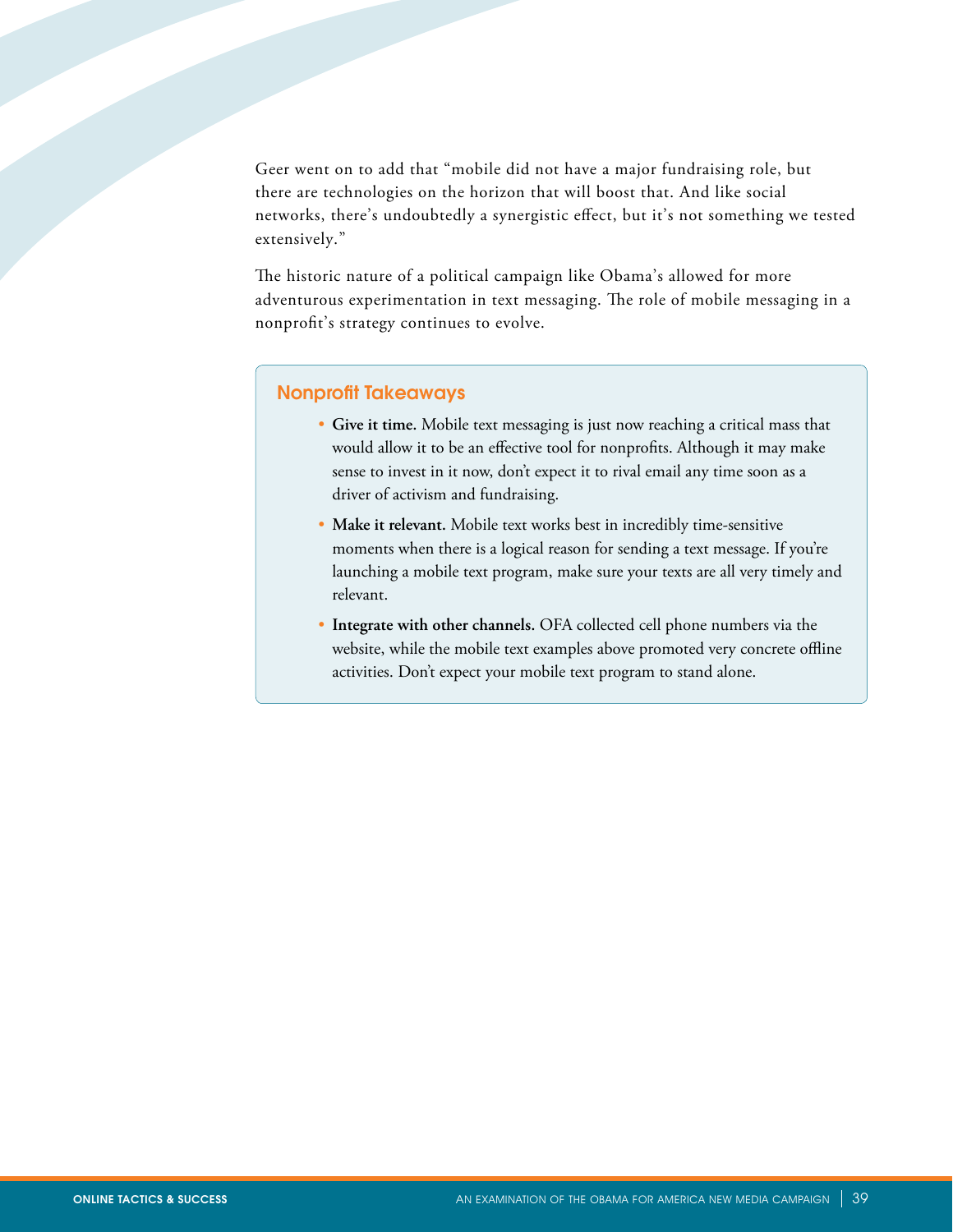# **CONCLUSION**

The Obama for America campaign took place at a unique moment in history<br>and achieved unparalleled success online. Since that time, the context of online organizing has continued to change. Much of the campaign took place before the worst of the economic downturn, and the climate for *all* fundraising has since become much more challenging. And in the past six months, we've seen social networks like Twitter continue to explode, and others, like Facebook, make their tools much more accessible for nonprofits. So, although much can be learned from OFA's successes (and failures), what was true for the Obama campaign six to 12 months ago simply may not be true today.

As you consider this report's findings, please also bear in mind that our report focused more deeply on online fundraising results because those were so significant, visible and relatively easy to track. However, many of these tactics can be applied to other organizational initiatives, ranging from advocacy to public education to volunteer engagement.

With all of this in mind, nonprofits should consider this report simply as a jumping off point – not an end point – for developing their own top-notch, data-driven new media programs. Rather than restricting your program to adhere rigidly to any 'best practices' established by Obama for America, you should use this report to help identify the elements of your online program that need to be tested. Don't be afraid to invest in new strategies and tactics: as long as you know what you want to accomplish, and track your results, you'll always get useful information that will allow you to continually improve your program.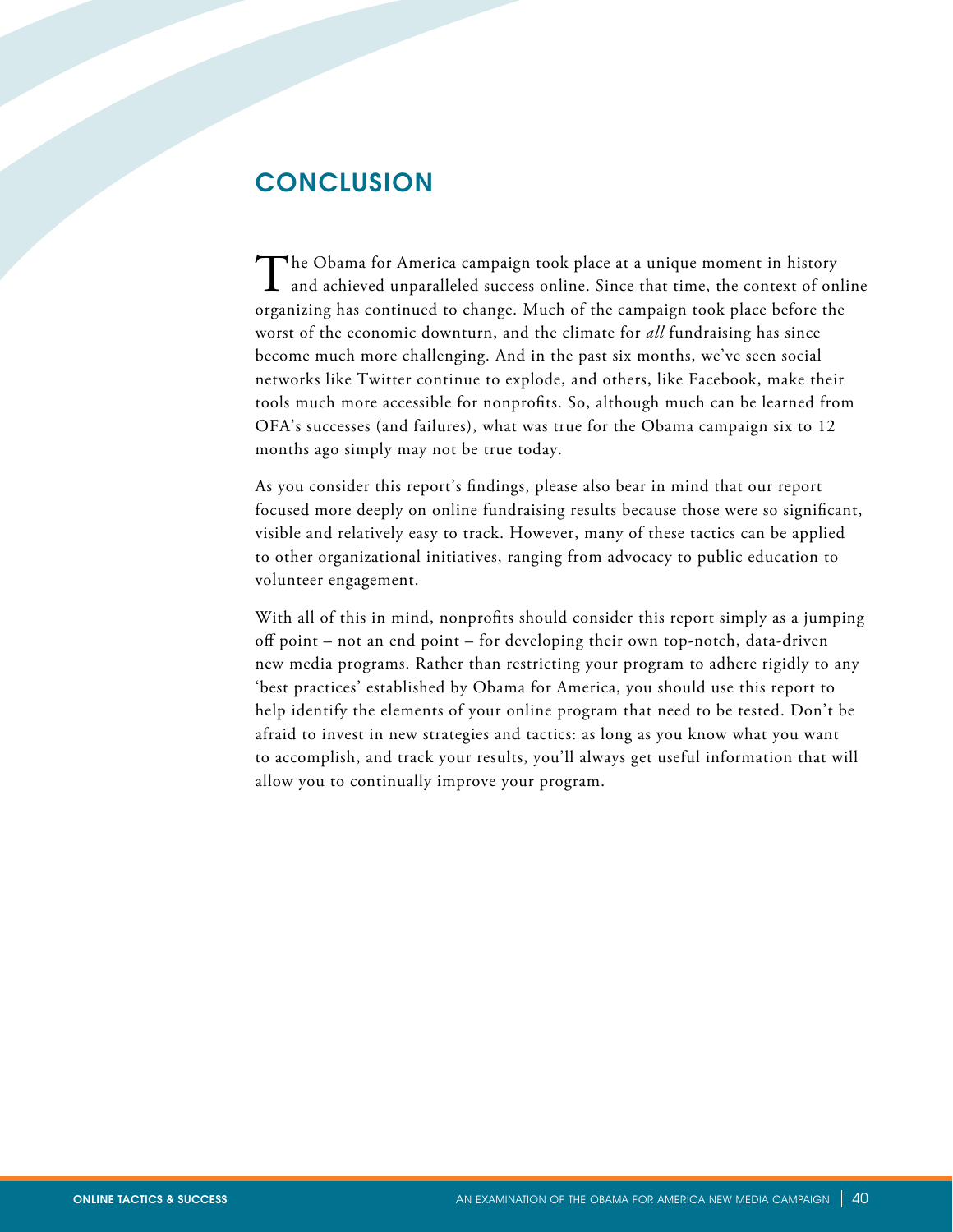# **METHODOLOGY**

In conducting our assessment of OFA's new media program, M+R relied prior on two methods of information-gathering: conducting interviews with key n conducting our assessment of OFA's new media program, M+R relied primarily campaign staff and outside experts, and collecting data from a variety of sources, including the Federal Election Commission.

Interviews were conducted over a period of two months; most were conducted in person in Washington, D.C., others were conducted by phone. Information and data gathered from background research was used to develop an initial interviewee list and a set of questions to guide interviews. Both guiding documents were refined and expanded in response to new information gathered during each interview. All of the interviews were conducted by Sarah DiJulio, Executive Vice President and director of M+R's online division, and Andrea Wood, Senior Online Consultant. Together, Sarah and Andrea have more than a decade of experience developing and executing online advocacy and fundraising strategies.

Individuals interviewed for the assessment were offered confidentiality in order to ensure candid input. When possible, M+R provided attributions for quotations in this report.

After the completion of the interviews, M+R staff compiled results and extracted major findings related to the primary objectives of this study.